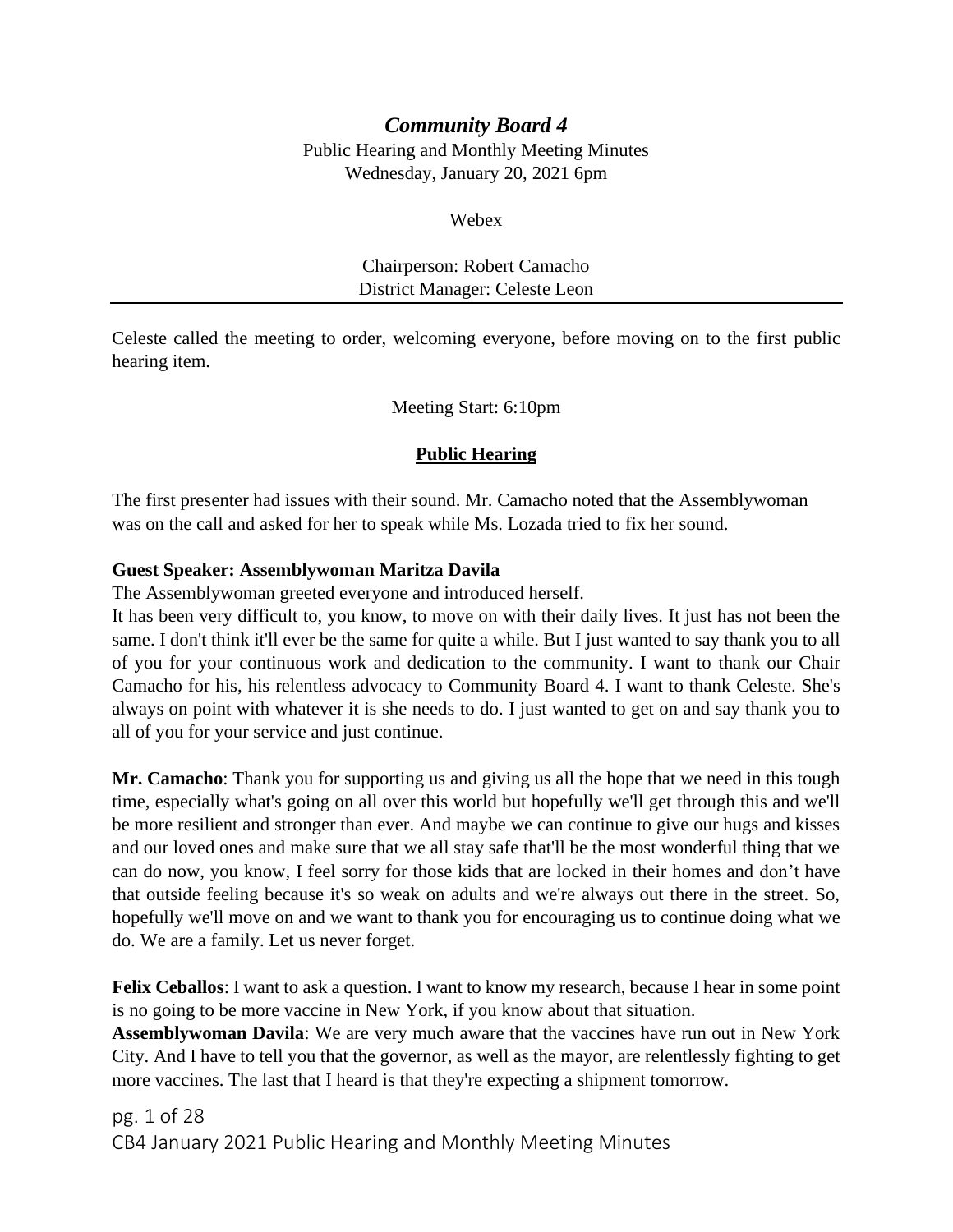## **Mr. Camacho**: How fast are we going to get it here the community?

**Assemblywoman Davila**: Well, hopefully we'll get it very fast. If you guys really want to know, I suggest one of the major sites that people are getting vaccines is 400 Irving Avenue, being a high school. I think that it still stands or seniors. And, you know, essential workers schoolteachers, hospital workers, healthcare workers. Those are essential workers, transportation. I still believe that they're still working on that population. And there are only two phases. It shouldn't be too long until we see, you know, regular people getting in, but right now it's getting the most vulnerable people in our city, state. So, we should be here. As soon as we do, I would urge everyone to please look at my Facebook account. I always put it up. Information is always on a daily basis. Any other questions? Well, thank you, I don't want to interrupt anymore.

**Celeste**: Thank you, Assemblywoman we appreciate you joining us. **Mr. Camacho**: Anyone else or council person that are here. **Celeste**: I'm checking the list I don't see any other elected officials. We have representatives, but no other elected officials.

## **Agenda Item #2: Corina Lozada, Staff Attorney, Communities Resist (CoRe) – providing an update on the eviction moratorium and the Tenant Safe Harbor Act.**

Perfect. Thank you so much. And again, my apologies. So the new law that passed was called COVID-19 Emergency Eviction and Foreclosure Prevention Act of 2020. It was passed on December 28. And basically the summary is as follows:

Starting on December 28 the law creates a new moratorium framework that covers almost all pending and forthcoming eviction proceedings, that extend the general day of 60 days, for most eviction proceedings and it continues until May 1 for a tenant to submit a declaration that was created by the statute that attests to COVID-19 hardships and also extend some foreclosure protection, but I'm not going to focus on foreclosure and dissemination. So the 60-day moratorium provides that any eviction proceeding that is pending on December 28, or that has been commenced within 30 days so that's on or before January 27 shall be stayed for at least 60 days, or until a later date at the chief administrative judge determines if necessary, but basically this means that any eviction proceedings, that have not reached the final decision or final judgment. By the time that this act was commenced on December 28, or any eviction proceedings, that have been started between that timeframe from January 27 of this month is automatically saved for 60 days. So that phase, any trials and default judgments, any execution of warrants any motion arguments, or even briefing and answering deadlines that the tenant might have to face, where there is no case pending, and we're kind of does that make to the landlord, the hardship declaration that we'll talk about later. No case can be commenced against the senate until May 1, 2021. So that just takes the landlord's time to come and presumably by the statute of limitations is old and some May 1 so that means, there won't be any statute of limitations against them, but they're not allowed to commence the case against a tenant before May 1, 2021, if they have submitted this hardship declaration. There is an exception to this rule, and that's if a tenant is facing eviction due to a nuisance, or a tenant and the tenant pending proceeding has not been issued a warrant of eviction. And they submit a

pg. 2 of 28 CB4 January 2021 Public Hearing and Monthly Meeting Minutes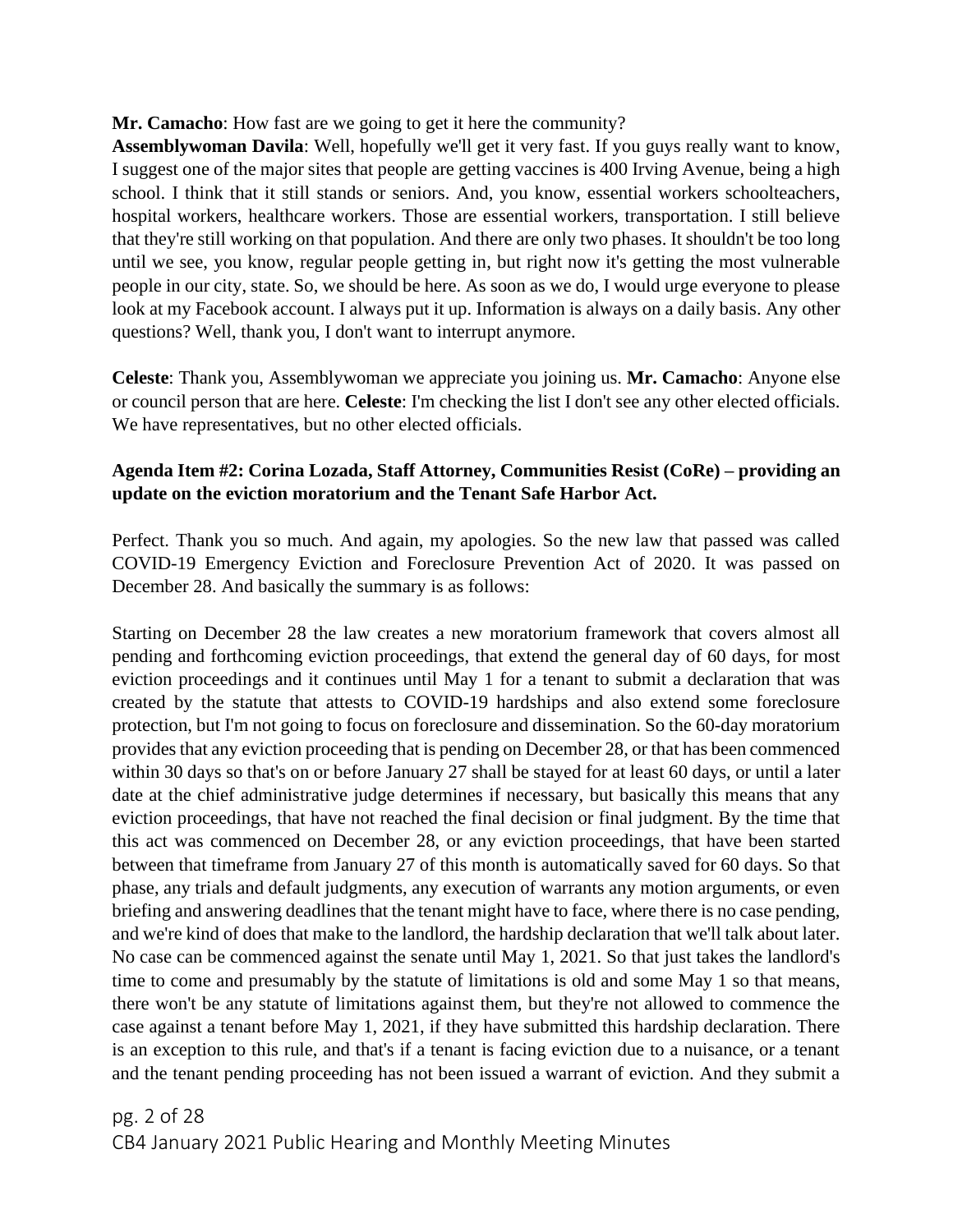hardship declaration they're also entitled to an additional day of the proceedings until May 1, 2021. This leaves us with a question. What about the tenants that do have one? We'll get to that a little bit later, but the initial 60 days' pay is for everyone, whether you have a warrant, or not. But this declaration, you should submit it. If there's no warrant, and later on we'll discuss whether there's a warrant for three eviction notices a landlord now has to include copies of the hardship declaration when they're submitting a predicate notice of termination. So they have to submit the predicate notice, which is a demand a pre-eviction notice, and the notice of petition along with this hardship declaration, the notice must be in the tenant's primary language so if the tenant speaks a different language, the notice must be in the language that they speak the notice must also include the landlord's mailing address and telephone number and their email address so that way they can be able to return the hardship declaration to the landlord, as well as a list of all nonprofit legal service providers operating in the relevant county. The list of the nonprofit organizations is going to be created and should already be on the Office of Court Administration website.

What happens if the landlord does not follow these guidelines? They'll have to submit an affidavit and so if they don't do all of these things, essentially, they'll be lying on this affidavit saying that they do all the things to start the case. And basically, we get that the tenants will have some luck in getting a default judgment thrown out.

If the landlord does not adhere to the specific guidelines and provide them with these notices, no case can be accepted for filing without the affidavits that I'm just describing and in order for the landlord to commence an eviction case. After this law they have to show in their affidavits how the hardship declaration was served on the tenant as required. And either B or C, which is that as time of filing there was no hardship declaration received by any occupant of the unit a question or death or respondent or another occupant of the dwelling returned the hardship declaration, whether persistently and unreasonably engaging in behavior that substantially infringes upon the use and enjoyment of other tenants, or occupants or causes a substantial safety hazard to others, which is essentially a nuisance eviction. So if the landlord wants to proceed under section six subsection c above, he needs to basically articulate a nuisance and basically say all the ways that the tenant is being unreasonable. In addition to whatever theory we had in the first place, there's lots of good law about the kind of detail required there. So basically, the landlord has to have one reason to evict, as well as witnesses.

What if the landlord lies about when they're filing this? If it's just about receiving the declarations and the credit could possibly submit directly to the court. The declaration to get the state, but they might also be able to do a motion to dismiss for default judgments and warrants and execution. After the default, no court is allowed to issue a default judgment or authorized enforcement of an eviction pursuant to a default judgment. After the effective date of the Act, which is December 28, 2020, or before May 1 without holding a hearing, presumably to evaluate whether this tenant is eligible to submit a hardship declaration. The landlord must submit an affidavit to the court reflecting service of notice on the tenant, including the date and time and place for the hearing. The acts do not specify the kind of service that requires if the client has previously entered a default

pg. 3 of 28 CB4 January 2021 Public Hearing and Monthly Meeting Minutes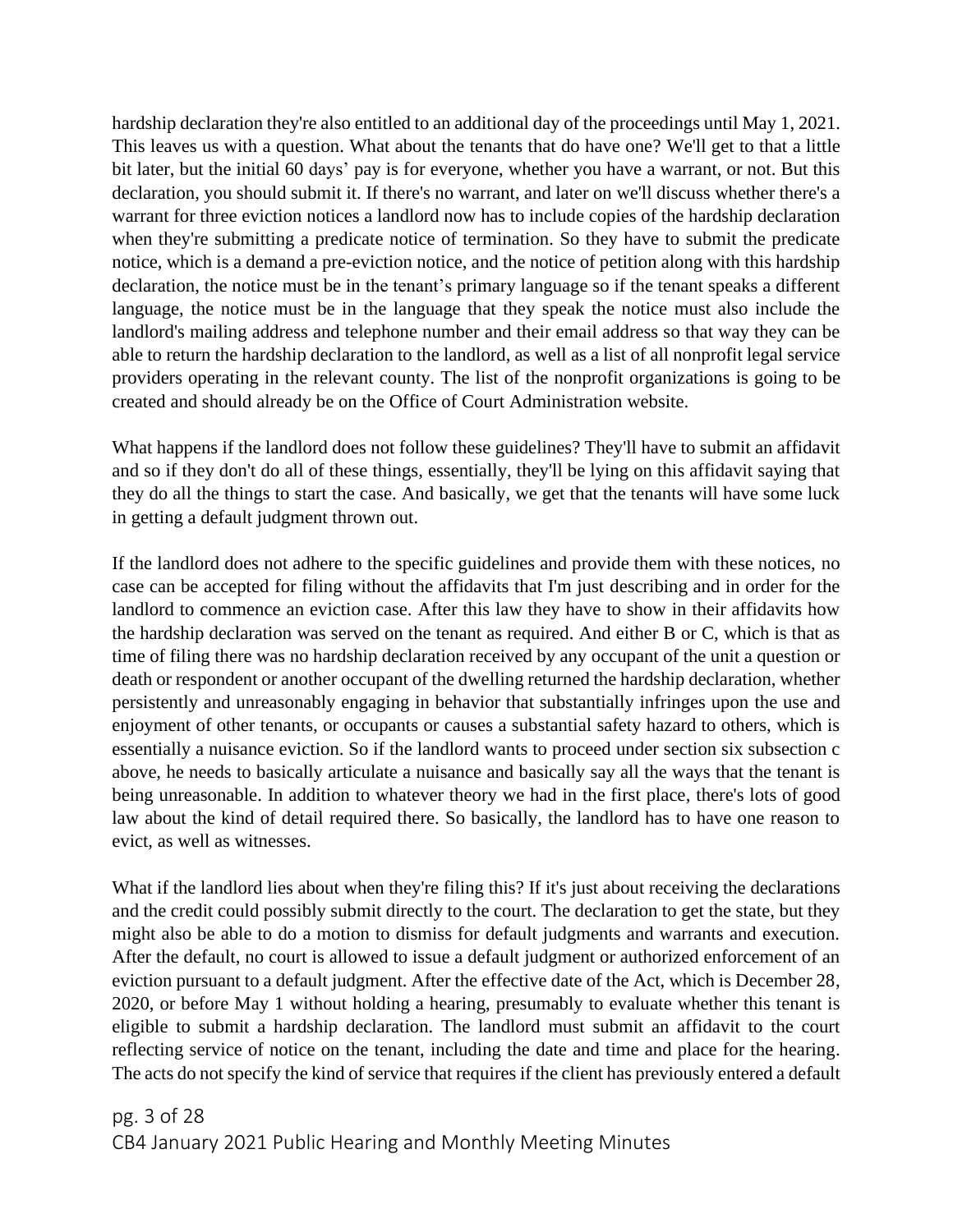judgment dependent, trying to get the default judgment rendered binding, or written application to the court before or during the hearing. In order to show cause. Yeah, even for tenants and occupants let's just give it a second before we turn it back on that hardship declaration and have their applications, assuming they don't fall within the misconception. So you're a tenant, who has an eviction proceeding, and has for example, a stipulation agreement that says the landlord gets a warrant if you don't pay by x date or whatever it is. And they also submit this hardship declaration and have the execution of this warrant, say, as long as you don't fall within. There's exceptions for any eviction case as not in any case where a warrant has already been issued. Get that initial day as well, of the 60 days. So, on top of the 60 days you would want to do this hardship declaration so that way you can get it much faster. First of all, warrant, apparently, be reissued to a new language that I articulate that the tenant, either did not submit a hardship declaration, or was found by courts to be committing a nuisance. If a tenant provides the hardship declaration to the marshal at the time of the execution of the warrant the marshal cannot evict. If the landlord wants to take the May 1 day for a tenant who has submitted a hardship declaration, we have to allege that the respondent responded or the tenant is, again, quote unquote, persistently, and unreasonably engaging in behavior that substantially infringes upon the use and enjoyment of other occupants, or causes substantial safety hazards to others. This claim has to be included in the position of the change was already trending on other grounds, a new petition has to be served and filed. Even if the landlord already has a new judgment against the tenant prior to the app. Prior to December 28, the courts, still need to reevaluate at the problematic conduct has continued in order to allow the eviction to proceed. So, essentially the landlord who wants to update the state needs to request a hearing. And only after the petitioner can show and establish the ground rules the case be permitted to proceed. Prior, the statute provides that only one administrator is required to translate and make available the financial declaration in Spanish. And in the next six months, common languages in city. So that is good thing. Chinese both traditional and simple. Polish and Russian.

The court also had to post these translations on their website. And so they can be found www.ny.gov. And all of the actual function declarations and all of the languages are there. There are also the full hardship declarations on this month as well. Once a tenant with pending cases fills out these declarations, they should be sending them to housing court, so that way they can have the May 1 day. And so these are the email addresses for each respective report. So it's the county hardship declaration and whiteboard.gov for those tenants who don't have pending cases, they should still fill out the declarations and return it to their landlord tenant execution of the hardship declaration, essentially becomes a rebuttable presumption that they have experienced financial hardship and that qualifies them for relief under the COVID Safe Harbor Act was being talked about last time and I'm going to summarize a little bit later, but if the tenant does not complete the declaration that does not mean that there's a presumption against them that they have not experienced financial hardship. But what we're telling our clients and what we're telling people is, if you have hardship set up this declaration, you don't need a notary it's fairly simple and you can definitely call us if you need help. This is the required notice that the landlord has to give tenants. Basically this notice explaining to the tenant that they've lost income will have increased costs during COVID, that they are entitled to have a say and so May 1, and it gives us information about

pg. 4 of 28 CB4 January 2021 Public Hearing and Monthly Meeting Minutes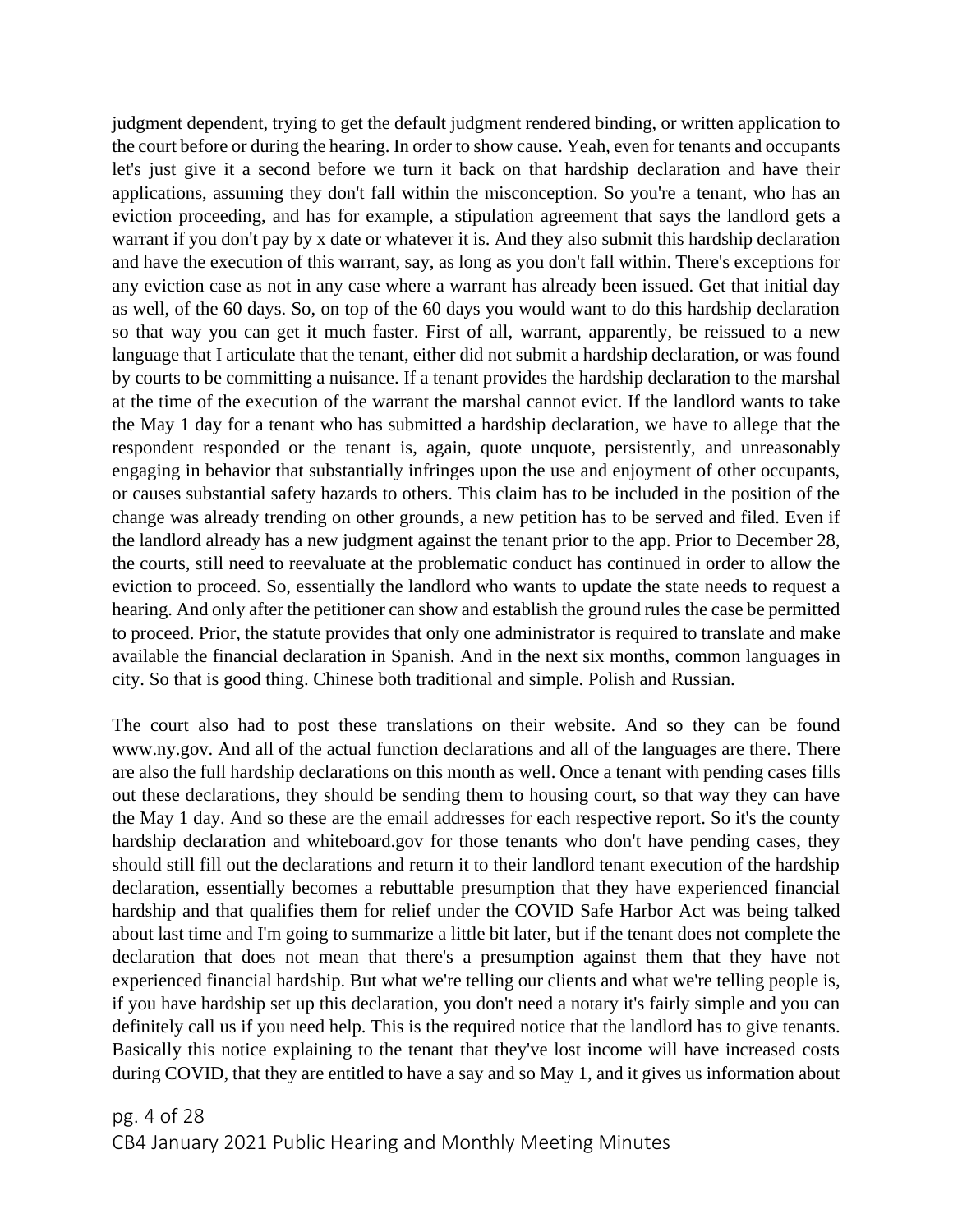legal resources, and the number that you can call, as well. The tenant declaration is all that landlords need provided they're commenting. This is in English, but this is the same declaration that can be found on the Office of Court Administration website. And so section eight explains that I'm experiencing financial hardship, unable to pay my rent or other financial obligations under the lease in full, or clean alternative suitable. So you would go through those numbers and if that is used you would check off. Also, if you were forced to vacate the permit to proceed and move into a new permanent housing, it was called a significant health risk to you because you are one or more members of your household have an increased risk for severe illness or death to the pulpit. And so, it's for anyone that also applies, it should check that off, fine print their name and date it. We do also want to caveat that we say that you have to comply with other lawful terms, under your tenancy and that you're under penalty of law. It's unclear what under penalty of law is because this is not an affidavit but basically just be truthful when you're signing the declaration executive order to 266 suspended the execution of a warrant of eviction for tenants suffering financial hardship. Under the Safe Harbor ACT, extended that until January 26. But basically, this law, makes those executive orders, because now there's a further extension and so the tenants have more protection. But it also helps in that it if you sign the hardship declaration you have a rebuttable presumption that you have suffered over hardship under the Safe Harbor law. Again the exception is nuisance tenants. They are not protected under ESCA if the landlord has filed a nuisance eviction case against you, but you can be under the COVID Safe Harbor. So the Safe Harbor Act provides that rental obligations, accruing during the COVID period, cannot be converted into possessory judgments, where the tenants have experienced financial hardship. So, it interacts with the FDA and then the hardship declaration creates a logical presumption that the tenant will qualify for protection under the Safe Harbor Act. So that's one good reason why we think that everyone who can testify to having COVID hardship should sign the declaration. The National CDC moratorium was also renewed for another month until January 31. So now that the FDA has passed. I don't think that there's much value to this in executing the executive or executing the declaration under the CDC order. It works essentially say commencement, or progress in an eviction proceeding. The requirements are pretty narrow or require a lot of permissions by the tenant at some money being old using their best efforts to make partial payments, and so we think you should sign this declaration. That concludes my presentation. If anyone has any questions.

## **Q and A/Discussion**

**Annette Spellen**: This is my question is, do you have any information for homeowners who are now getting into financial trouble because of tenants not paying their rent?

**Response**: So this also has a foreclosure hardship form. I didn't speak about this in depth. I just did the tenant one. However, the Act does protect homeowners, as well. And so you can definitely give us a call and I can orient you on that, but the Act is both for tenants who cannot pay and for homeowners who are experiencing hardship. **Annette**: Thank you.

**James Fitzgerald**: My name is James Fitzgerald. I have two questions for you. My first question is can we get a copy of the slideshow presentation? And my second question is, correct me if I

pg. 5 of 28 CB4 January 2021 Public Hearing and Monthly Meeting Minutes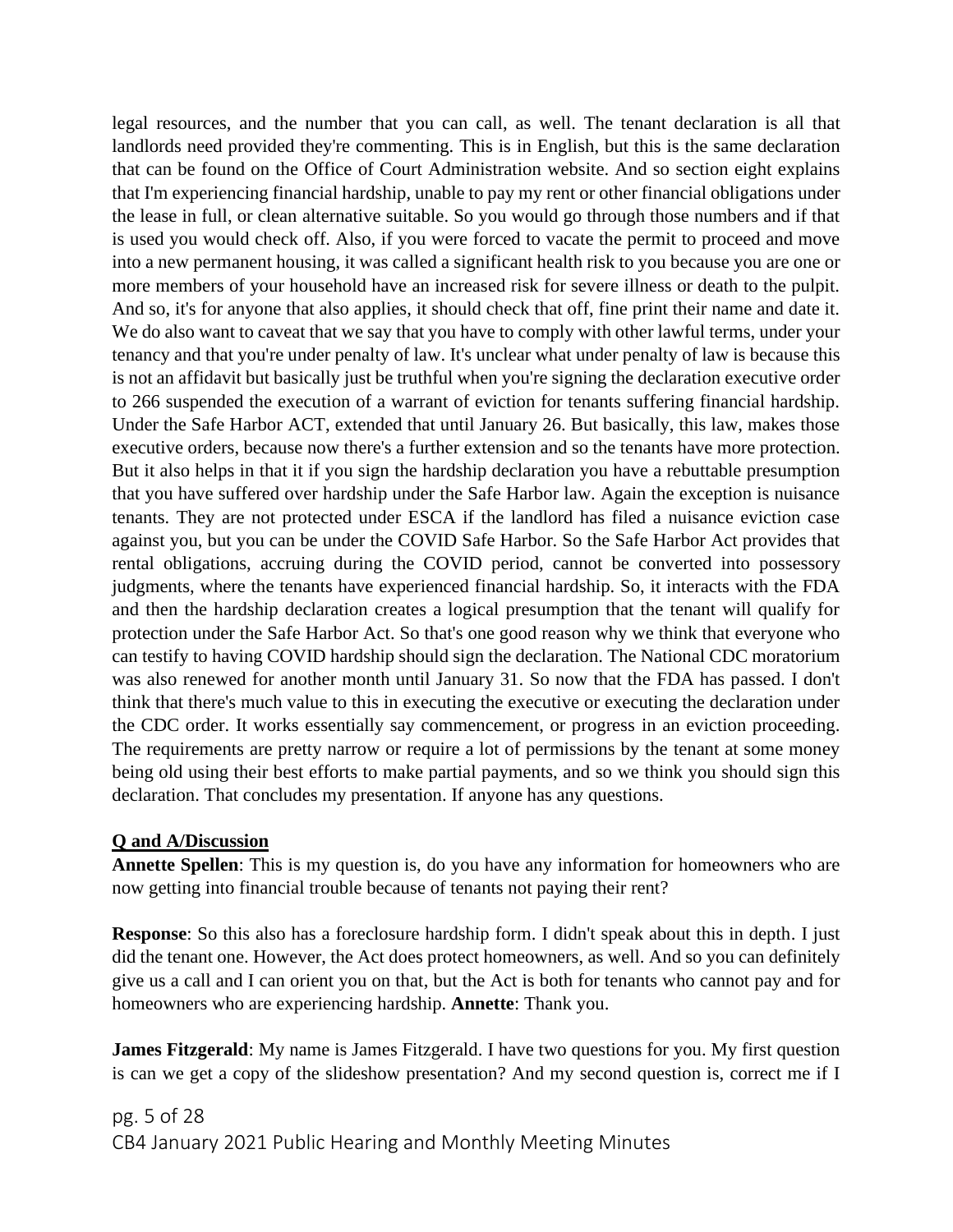heard this wrong, but you had mentioned that there is a document that the landlord is supposed to supply to the tenants?

**Response**: Yeah. So the documents on the slideshow are the notice to the tenant. And that notice explains the protections that they have under the FTA if they have hardship, as well as the hardship declaration. And so, landlords must also provide their address and telephone number and email address to allow tenants to return the hardship declaration to the landlord.

**James Fitzgerald**: I just want to make sure that I have this clear my mind. But this relationship, initiated with the landlord providing the document to the tenant, then the tenant is in a position to follow the hardship declaration. Am I correct in that thinking is to begin with the landlord?

**Response**: Correct. There are some tenants who might have, like, that through a nonprofit organization representation and have gotten their hands on the hardship declaration and they can send it to the landlord corresponding on their own, or if the tenant already is in court proceedings, they would be sending it to the court. So for example if my landlord has already sued me and at the time my case is still pending, I can say my hardship declaration directly to the court. And I would obviously send a copy to the landlord or the landlord's attorney would receive that when it's sent to the court. But if still the landlord wants to file a new case, they have to provide this notice to the tenant, along with a hardship declaration. **James Fitzgerald**: All right, thank you so much that clears up everything for me. **Response**: You're welcome.

**Celeste**: Any other questions board members? Hearing none, members of the public if you have questions please add them to the chat if we don't get to them this evening, I will certainly pass them along. You can always follow up with me in the office. This is Celeste speaking, district manager for CB4.

**Mr. Camacho**: And I want to thank her for doing a wonderful presentation and also for working with this community in a rough time like it is. They're always the key for this community so if anyone knows someone because you know a lot of people have to put their pride in their chests and they're afraid to tell people that they have any hardships, and you know someone maybe we can guide them and help them somewhere where they can continue staying in this community. **Response**: Thank you so much for having me and I really appreciate all of you. Thanks.

**Celeste**: Samy, did you have something? **Samy**: Yes. Quick question. Thank you for the presentation. There's a federal moratorium, as well, and the new president announced that he might do a new moratorium on to March 31. So how would, how do both moratoriums interact?

**Response**: So, the CDC basically extended the moratorium right now until January 31. And there's new questions and a few admissions that tenants have to give for example, that they have to admit that they owe money they also have to explain how they were trying to pay. But basically, when it comes to federal law and state law, state law usually provides more protection than the federal law.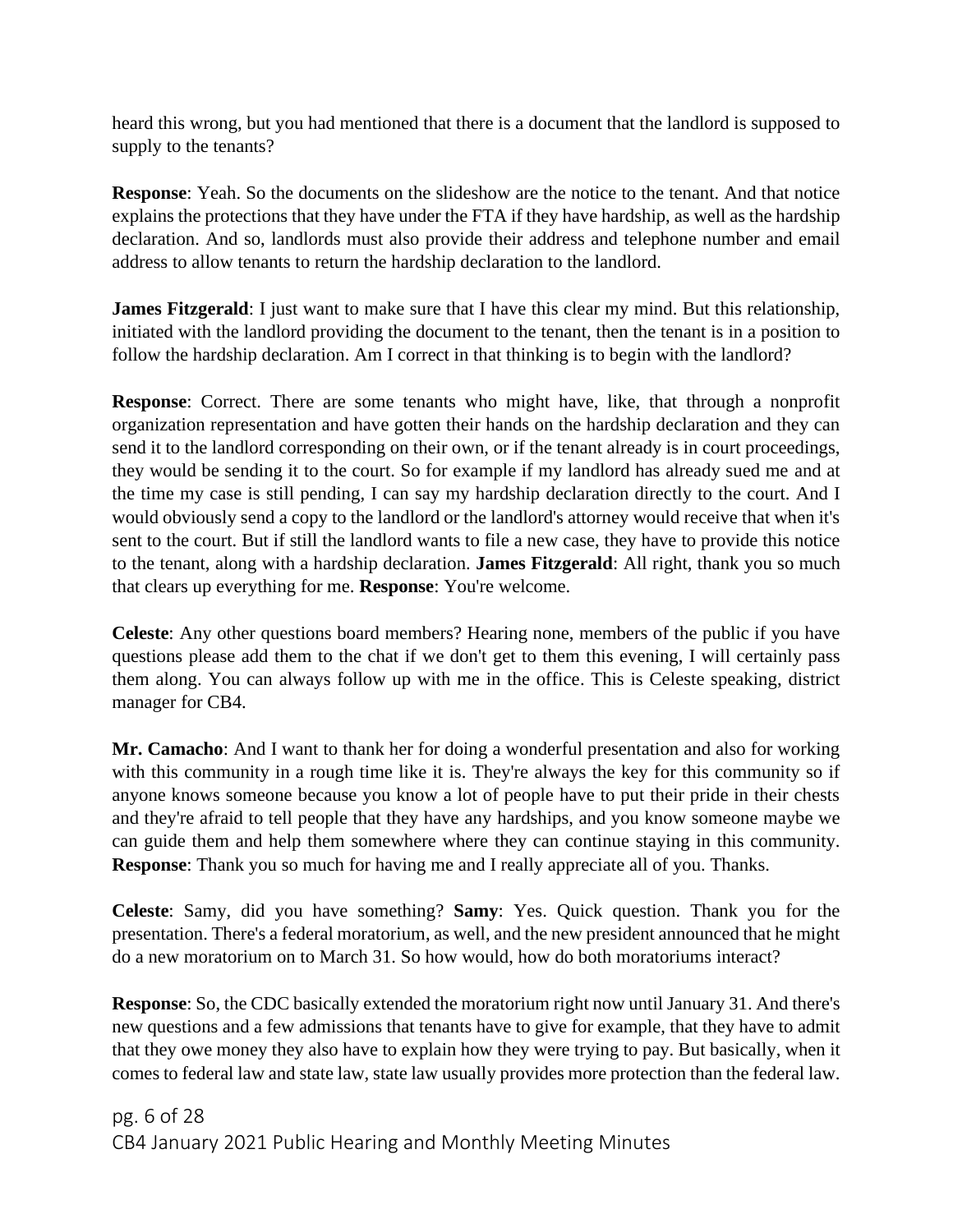And so, right now, they have provided a longer moratorium for tenants who are facing eviction. That doesn't mean that the CDCs federal moratorium goes out the window. But generally, that governs more in New York State courts because it's giving more protection and our legislature, obviously, uses the federal guidelines to inform what's going on here in the state. So for right now, even if the federal moratorium was extended to March, if the tenant has signed a declaration, they're given more time until May 1. So they have essentially two more months than the federal one.

**Celeste**: Samy, does that answer your question. **Samy**: Oh yeah, thanks. **Response**: Thank you.

**Celeste**: Perfect. If there's nothing else we can close this agenda item, board members are we good to go? Yes, well thank you, Corina, and Bruno, we appreciate you being here and providing this information to the community. **Mr. Camacho**: Yes, we do.

**Celeste**: We will move on now with our agenda, I was checking the attendance list. It doesn't look like our first agenda item – Ms. Williams made it this evening. She may have had technical difficulties. Either way, if she is not here that means that our public hearing portion has come to an end and we will now close this portion of the meeting. If there are any questions or comments from the public that weren't addressed this evening, please feel free to reach out to us in the board's office and we will certainly follow up.

**ABSENT** – **Agenda Item #1: Barbara Williams, Brooklyn Outreach, NYC Health + Hospitals Test and Trace Corp - providing an update and the latest information on test and trace efforts.**

# **Regular Meeting Agenda**

**Celeste**: That being said we'll go right into our regular meeting agenda, beginning with our first roll call. And I just want to make sure we do have some board members that were muted just because of background noise earlier I want to give them a chance to unmute so that way we can hear them.

# **1. First Roll Call**

**Board Members in attendance**: Grace Aytes, Joshua Brown, Rawle Brown, Robert Camacho, Gardea Caphart, Melissa Carrera, Felix Ceballos, Louisa Chan, Daniella Davi, James Fitzgerald, Freddy Fowler, Egaudy Gomez, Anne Guiney, Jose R. Guzman, Tanesha Honeygan, Barbara Jackson, Kristen Jock, Cheryl Jones, Virgie Jones, Mary McClellan, Desmonde Monroe, Samy Nemir Olivares, Raul Rubio, Vernedeaner Shell, Dustin Sonneborn, Annette Spellen, Jerry Valentin, Carlotta Williams, James Wiseman, and Odolph Wright

# **Excused**: Elvena Davis

pg. 7 of 28 CB4 January 2021 Public Hearing and Monthly Meeting Minutes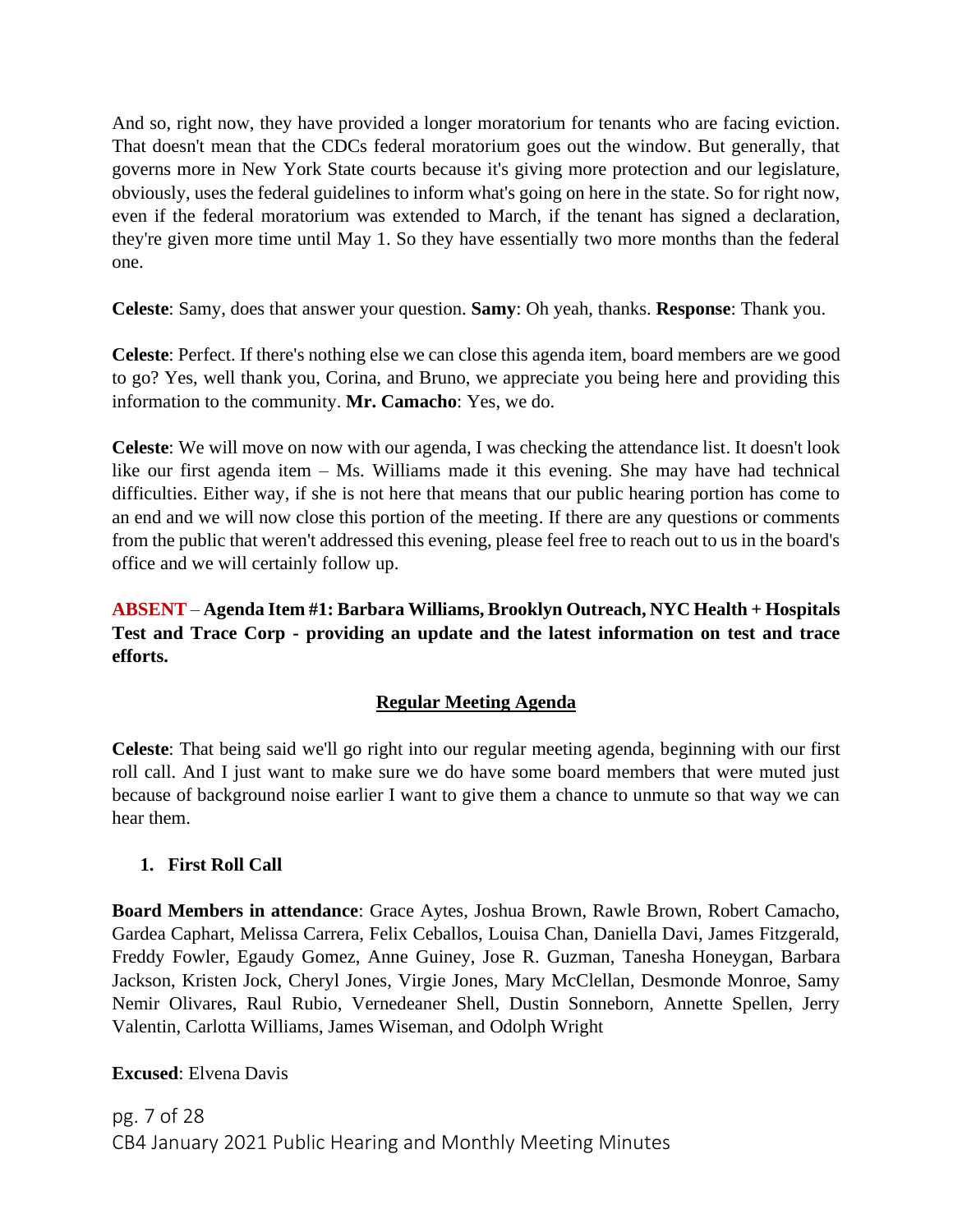**Absent**: Andrew Choi, Victoria Fernandez, Migdalia Gutierrez, Luisa Jose, Zulma Novoa, Gladys Puglla, and Julio Salinas

**28 board members present constitutes a quorum**. (31 board members were present before the meeting ended)

## **2. Acceptance of the Agenda**

Mr. Camacho made a motion to accept the agenda and Barbara Jackson seconded the motion. All were in favor, so moved.

## **3. Acceptance of the Previous Meeting Minutes**

**Celeste**: I spoke with Sharon before the meeting, she is working on them. They were almost finished, but not in time for the meeting. I would suggest a motion to table the minutes until the next meeting. Board members?

Raul Rubio made a motion to table the previous meeting minutes and Jose Guzman seconded the motion. All were in favor, so moved.

## **4. Chairperson's Report**

Happy New Year's thank God we're almost over this hump. We need to pray for the people that we lost loved ones and our seniors and everyone that passed away in regard to this tragic pandemic and hopefully we'll get to this house. Maybe we won't have we won't go back to the 60s, like we were before. Now we'll have peace and harmony, and we can all get together all over again. This one a breakdown, I'm going to read you the mailings, I had been going to then I have another thing that we need to address some of the things that are going to go on hopefully for the new year. I just want to give everyone blessings and I hope everybody's families are okay.

On Thursday, December 17 at 3pm we had a meeting with the Deputy Inspector Casazza. He has some insights on what's going on in regard to incidents and our public safety.

On December 17 at six o'clock, I met with the CEC.

On Thursday, the 17th at 6:30pm, I was in the forum with Assemblywoman Maritza Davila in regard to the know your rights.

On Tuesday, January 5 at 4pm I was at the Brooklyn Borough Board meeting in regard to the coastal zone q&a question amendment, which was approved.

Wednesday, the sixth. Three Kings day, I think Celeste has a picture of me with the three kings. Woodhull gave out toys for the kids with masks and everything.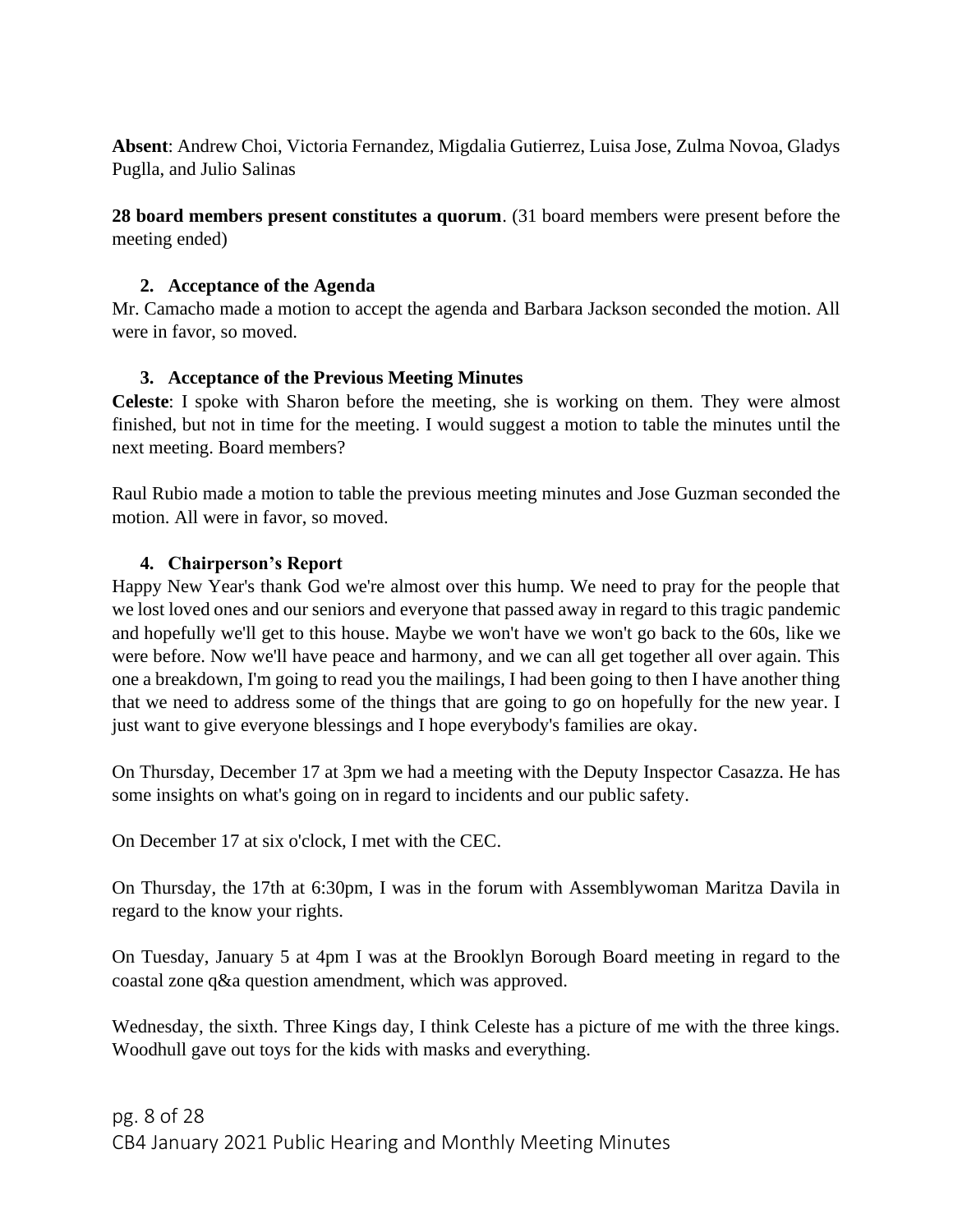On Wednesday, January 6 – Executive Board meeting.

I also got an email. I did a PSA 3 Community Council meeting. I joined them before I got on the executive board. It was very good to know. PSA 3 is in Bushwick. Most of them are the housing developments, but it was pretty good.

On Thursday, the seventh at 9:30am I did a walkthrough with Mr. Angel Lopez who is Maritza Davila's staff, employees, and Congresswoman Nydia Velazquez with staff Julio, and we did a walkthrough through of Hope Gardens because we've been getting complaints. And we went into Four H. She was happy to see us. They did her apartment, but They stepped on her washing machine and made a hole. I have the pictures. The floor is uneven, the doors don't close tight. So, also when I walked into one of the hallways and pushed the door open, the employees were hanging out in one of the empty apartments, eating lunch. So that's the supervision for you. We did meet with them. It's part of my report now to interact with the people that are taking over.

And there was also a discrepancy with people saying that they were privatizing. What they did was one of the persons that was part of the shares I know what it is that they had they were talking about they sold the shares to them in April, and people were calling, thinking that they were going to they sold it to another organization which was natural. So, we found out about that and it is absolutely not true. RAD does have a 99-year lease with NYCHA and no other person. Officials are calling and finding out if it's true so we found out that it's not true, but it was done in April, so they shouldn't let us know what they were doing because we don't like no sneaky tactics. So we did that walkthrough.

Also on Thursday, the seventh, there was a sanitation working group meeting. We also had the house and land use committee at 6:30pm so that that day had three to four meetings and one Zoom meeting.

Friday the eighth at 12 o'clock. I went to the office with Celeste. We got the mail. We gave the water to the plants. We haven't been there for a while.

On Monday, the 11th. I testified not as the board chair, but as a resident in the hearing for the racial impact study that we wanted with Councilman Salamanca. And I would also like to thank Anne Guiney. She went to represent housing and land use. It was beautiful to read and I don't know how she did it, but I would have been nervous. She did a beautiful thing, and I was very proud of her. On Tuesday, the twelfth. The Board of Correction meeting was doing a resolution in regard to some of the things they wanted to do. And also, they appointed a new board member that's from Bushwick on the Board of Corrections. I don't know. I know he was just appointed I didn't get the name of the person, but he was appointed, and I'm glad that there's someone on the Board of Corrections from Bushwick to represent us there.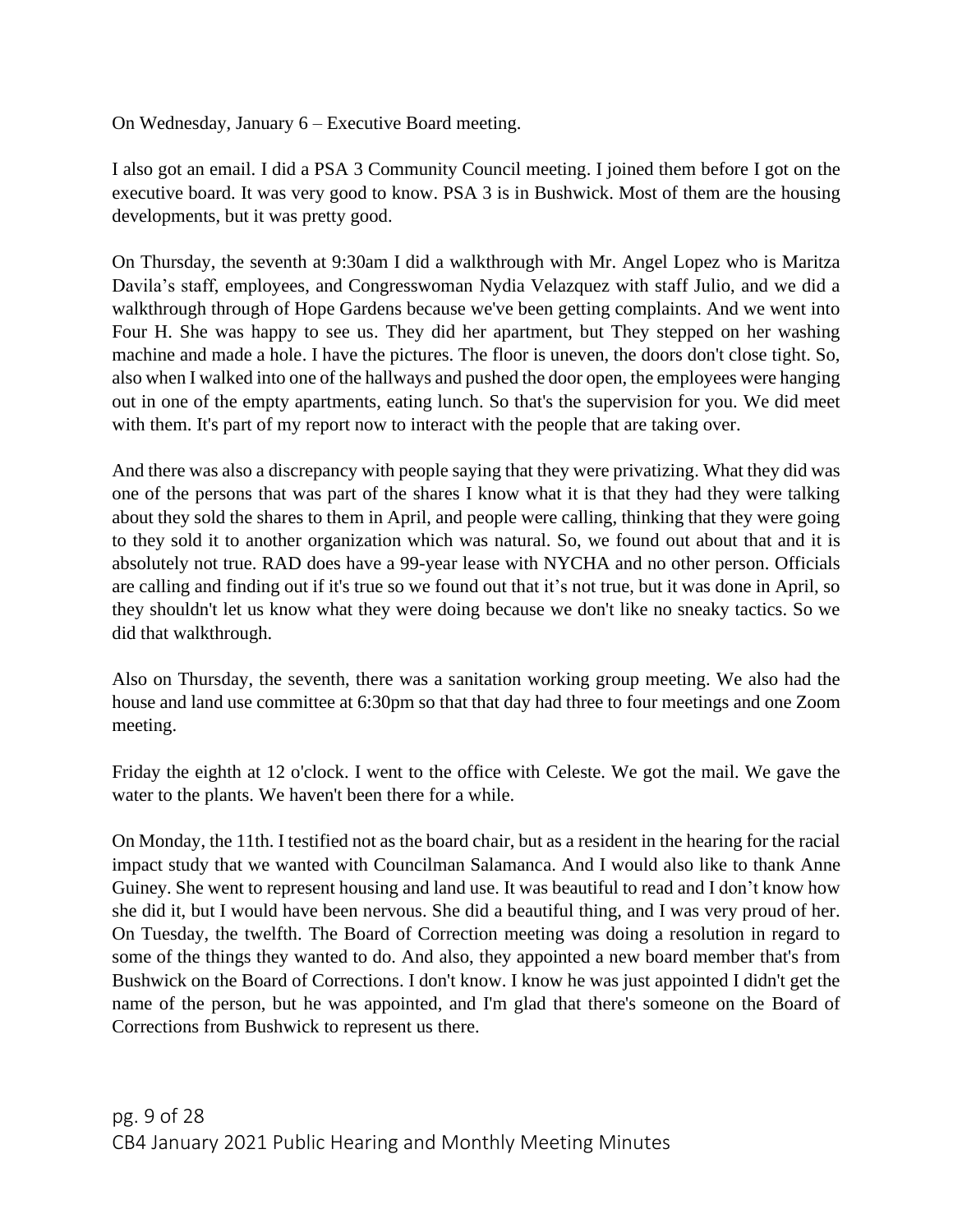On Tuesday, there was the NBA, which is the Neighborhood Advisory Board. It offers training on that. The CEC special meeting in regard to revisiting the capital budget plan for five years. Also on the 19<sup>th</sup> I met with Hope Gardens and the Bushwick Community Partnership. And, in Hope Gardens, they've been addressing it, and everything's been taken care of. We're going to do another walkthrough to make sure and we're going to go visit the senior to make sure that I got a call today that don't want to let them in because you're scared, you don't understand so hopefully an actual knock on the door where you can be comfortable when they can do whatever needs to be fixed 100 apartments.

The Bushwick Community Partnership had a seminar. It's nice when they start because they do some you know relaxing and they want you to relax. Going to go back meetings and listen to them. They're supposed to be coming during the presentation to schools.

On the 19<sup>th</sup>, so now we're going to have bikes. Going to have scooters. We're going to have people running. We're going to have cars, everything in a small little place. So that's when I started it was a little crazy because someone mentioned, we want to get rid of cars. You know when they said they want to get rid of cars, our seniors and people that are handicapped.

Today was the 20th a full board meeting. As you know, Willie retired. We got him a present. So, we need to work with Sharon and Celeste, whoever Chairs these committees. If they can, want to do a report, when they can't do their report. They need help. It's only going to be two people. We're going to try to, I'm going to try to do a new committee. The breakdowns:

Arts/Culture/Technology – Celeste Civic/Public Safety/Religious – Sharon District Office – Sharon Economic Development + Permits and Licenses – Celeste Environmental Protection/Transportation/Sanitation + Parks and Recreation – Sharon Health/Human Service/Senior Citizens/Veterans – Sharon Housing and Land Use – Celeste Youth and Education – Sharon

Executive Board – Celeste

Hopefully, we're going to try to see if maybe we could double up these two committees, so we can get we can get a quorum, and also make it less stressful. Hopefully, April or May we can hire someone because Willie has days. He's going to be getting paid. So we don't even know if they are going to give us so hopefully, we're going to be fighting to make sure that we do get.

Also very important, everyone that's up to reappointment must renew now. I was told, also the borough president and the executive board thank them you know this is their last year. They worked doing the job. You need to renew whoever is renewing needs to renew now. Also, district

pg. 10 of 28 CB4 January 2021 Public Hearing and Monthly Meeting Minutes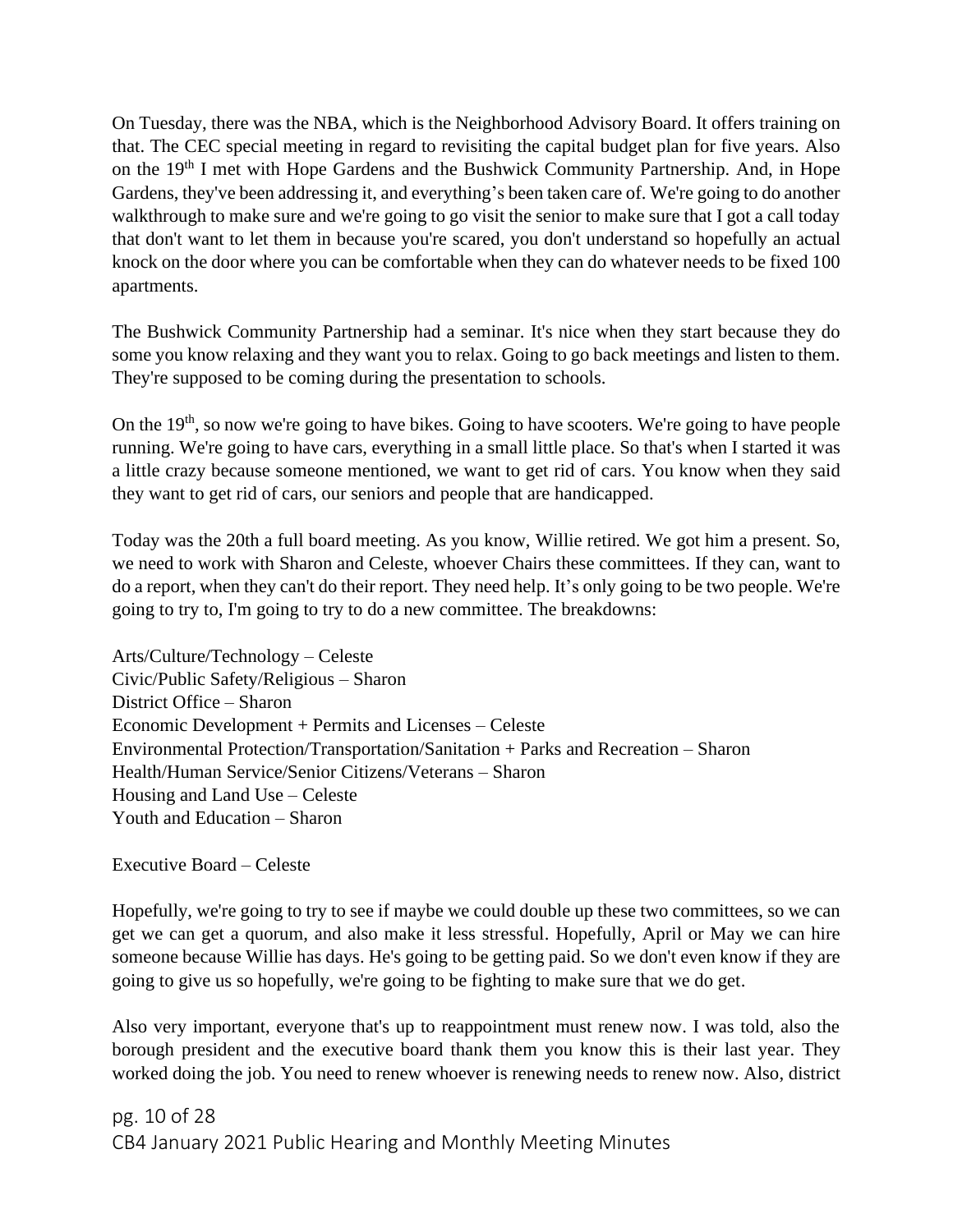37, our new Councilwoman, we, we need to make sure that she has support. And we want to give her the attendance list to make sure that she puts back the people that were supposed to put back. And also the people that were removed because of time and attendance, not be placed back because before I start, and just a little reminder, the city charter has any appointments May. Any appointed member may be removed from the community board for cause, which shall include substantial non-attendance at the board meetings or committee meetings over a period of six months, and also on our bylaws.

I keep telling you that the borough president we submit a list. Don't blame me, you need to come to your committees, you need to go to your meetings, and also the bylaws say a total of three unexcused absence or six excused absence during the year for regular monthly or assigned committee shall consist of significant cause to recommend removal from the board. So, don't blame me. Please, when you call you can't just say, I'm going on vacation. You got to give a reason why because we got to write that down. Just like your job. I'm sick, they give you a sick day. You got to call before, if you know you're not going to be then call ahead of time. As always, let us know. We just can't put excuse, like that, and that's it.

Oh I also want to thank a new board member, Rawle Brown. I was at a meeting with Nydia Velazquez and he says oh I want to thank Camacho and Celeste and I'm like, oh my god, he gave us a shoutout. And he's a new board member so I welcome him. He's doing a good job in regard to small businesses, and especially what's going on now with the pandemic and people closing down, hopefully, we don't go back to the 70s, where the stores are all abandoned and closed down, and also these requirements.

And we also had a meeting with the housing and land use committee of which they can tell you about. We want to make sure that the apartments that are empty to get a tax credit, make sure that the people that are in shelters, our people that need housing, are put there because they're leaving them open and it's not fair to our people. We really need to continue together, pushing the agenda forward.

**Celeste**: Any questions, board members? If not, we will move on. Hearing none, we'll move on to **the introduction of our elected officials and representatives**:

Andres Aguirre, Assemblywoman Maritza Davila's office (718) 443-1205, 249 Wilson Avenue

Jonathan Pomboza, Brooklyn District Attorney Eric Gonzalez's office

Good evening, everyone, my name is Jonathan. I bring greetings from District Attorney Eric Gonzalez. You can reach our Office Action Center at (718) 250-2340 or you can reach me directly at (718) 250-2817. Thank you.

Julio Salazar, Congresswoman Nydia Velazquez's office

pg. 11 of 28 CB4 January 2021 Public Hearing and Monthly Meeting Minutes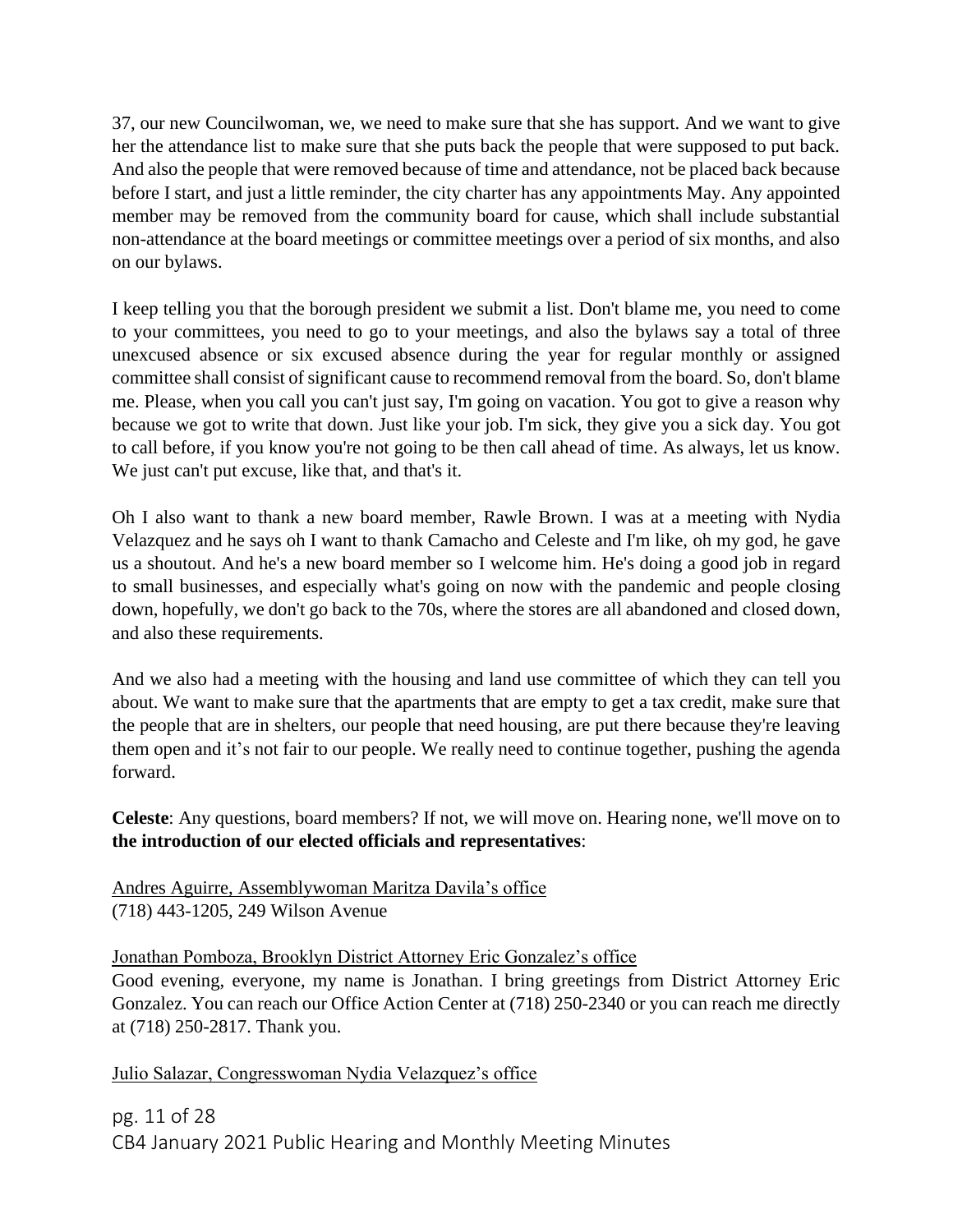Good evening everyone. Julio Salazar here from Congresswoman Nydia Velazquez's office. Our office is located at 266 Broadway Suite 201, Brooklyn, New York. Phone number for the office is 718-593-6584 My phone number is 718-664-5149. Thank you.

#### Taeka Haraguchi, NYC Comptroller Scott Stringer's office

Hi everyone, my name is Taeka Haraguchi. I'm with Comptroller Scott Stringer's office. We are still working remotely. You can reach me directly on my cell phone at 917-594-2129 and I will drop my email in the chat. [\(tharagu@comptroller.nyc.gov\)](mailto:tharagu@comptroller.nyc.gov) Thank you.

#### Marcus Harris, Brooklyn Borough President Eric Adams' office

Hi everyone. Happy New Year, Marcus Harris from office of Brooklyn Borough President Eric Adams. We are located at 209 Joralemon Street in downtown Brooklyn. The office number is (718) 802-3700. You can reach me on my cell phone at (917) 324-2680. Thank you.

#### Samy Nemir Olivares, District Leader

I'm a district leader representing Bushwick, alongside the female district leader. I'm sharing my email as well as my phone number where you can reach me for any civic engagement or election related matters. Thank you so much. [\(samy@samy.nyc\)](mailto:samy@samy.nyc)

## Nadeen Gayle, Assemblywoman Latrice Walker's office (718) 342-1256, 400 Rockaway Avenue

## **Introduction of agency and community-based organization representatives:**

**Celeste**: If there's anyone that didn't speak to me in advance, please feel free to message me in the chat.

Sinthia Pena Ortiz, Director, Bushwick Community Partnership Good afternoon everyone. Phone number in the chat.

Tom Brogan, Brooklyn Public Library Dekalb Branch Good evening. Tom Brogan for the Brooklyn Public Library Dekalb branch. Thank you.

Mayra Mera, North Brooklyn Coalition Against Family Violence (718) 302-4073, And I'll drop off my email in the chat. Thank you.

# John Stanesco, Director of Community Programs and Learning Labs, Coalition for Hispanic Family Services

I'll put my phone and email in the chat.

**Celeste**: Perfect, thank you for joining us. I've also double check to see if we have anyone joining us from the precinct this evening. It doesn't look like they were able to make it. So we will move along. **Mr. Camacho**: They let us know that he won't make it today because of some of the protests

pg. 12 of 28 CB4 January 2021 Public Hearing and Monthly Meeting Minutes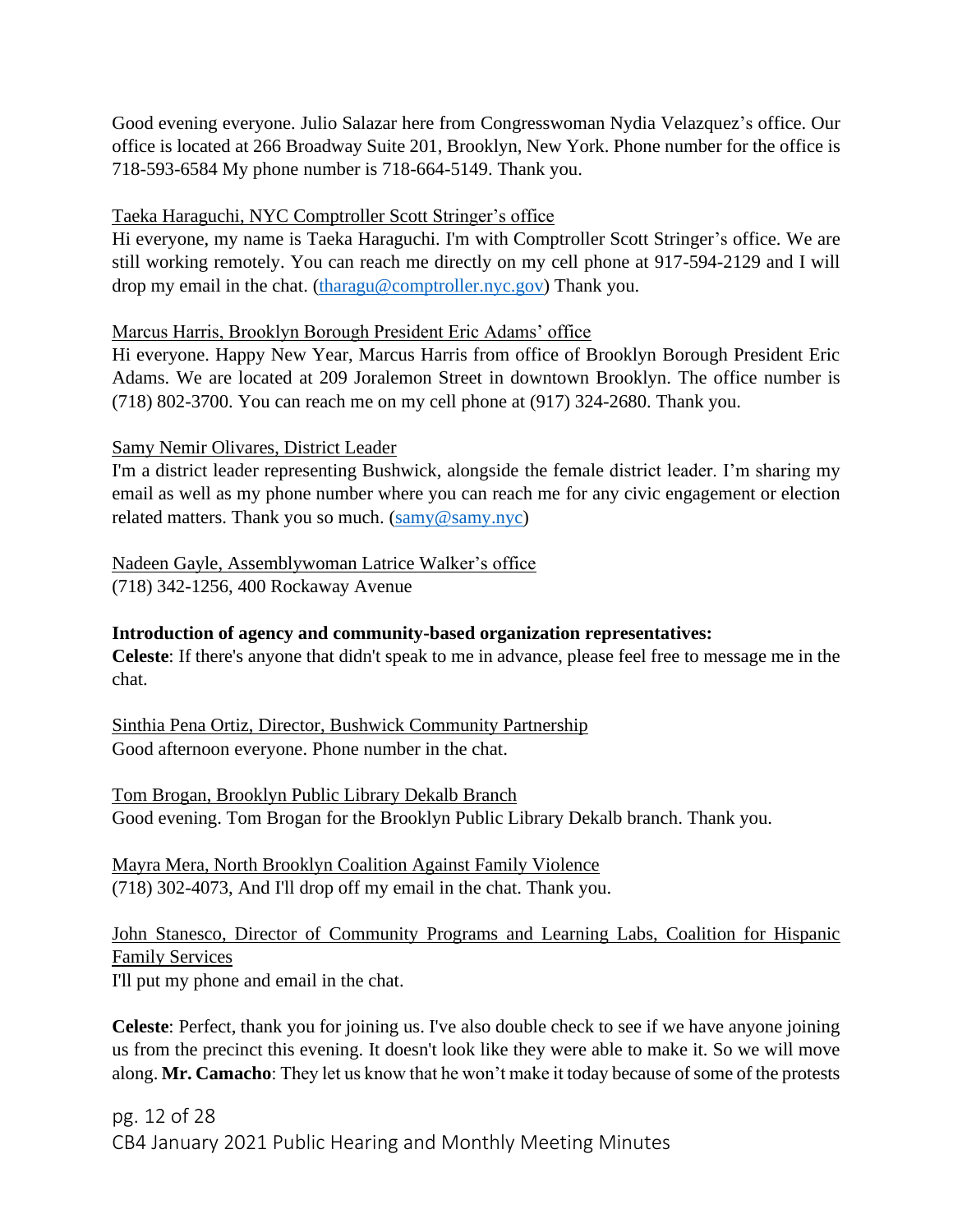that are still going on. **Celeste**: Understood. Got it. Thank you Mr Camacho. So we will move on now to the next item on the agenda which is the district manager's report. That is my report.

## **5. District Manager's Report**

**Celeste**: Happy New Year and new presidential administration, we've made it 20 days since the new year, and as Mr Camacho previously referenced we've certainly had a lot to deal with. It is during times like these that access to information and spaces to learn more about our communities are more important than ever. And as you've also heard for the foreseeable future the board will be short staffed due to Willie's retirement. We will hopefully be able to begin to search for a new office hire in June. We appreciate your patience during this time and encourage you to follow up, as it's going to be challenging for us to operate with just two staff. So whenever you have a question if you don't hear from us it's not that we don't want to get back to you it's just a little bit difficult, you know, based on the volume of calls and emails received. We will continue to do the best that we can.

And I also want to highlight that last Friday Mr Camacho and I were able to tour the Bushwick High School campus vaccine site. We will continue to provide updated information to the community as it becomes available. It was it was an excellent tour; they were very clear on how people come in, how they set up appointments and the rollout. They're doing the best possible job that they can to make sure that the information is clear for everyone. And similarly, we will keep passing it along. And below I'm just going to summarize some of the meetings and events that I've attended in the past month.

On Thursday, December 17, there was an agency privacy officer convening hosted by the Mayor's Office of Information Privacy, the board and all city agencies are mandated to report on a quarterly basis if they've shared any identifying information. This is based on a local law that was passed I believe several years ago. We've been doing these reports for about three years now. It's essentially documenting what type of information is shared. Fortunately, since the community board is so small, we generally don't have anything to report as we limit the amount of information that we share. The only information that is generally shared is kept to specific protocols. For instance when we have our board members' information it's never made publicly available. It's only shared with the elected officials and the board members themselves. And similarly for the public's information that's kept within the board's office at all times.

The same day, I also had a conversation with Jamie McKaie from RiseBoro regarding Project Hope. Project Hope is a new initiative and program that's coming to Bushwick and other communities. There's funding that's been made available for folks that need additional support during the pandemic. These are individuals that will be on the other side of hotline where community members can call if they need any type of support, whether it's referrals for services, it's mental health referrals, or even just someone to speak to. It's very isolating you know we're living in a new reality and sometimes you just need someone on the other line. So this is a new program that will be coming to Bushwick. We hope to share more information soon. If there are

pg. 13 of 28 CB4 January 2021 Public Hearing and Monthly Meeting Minutes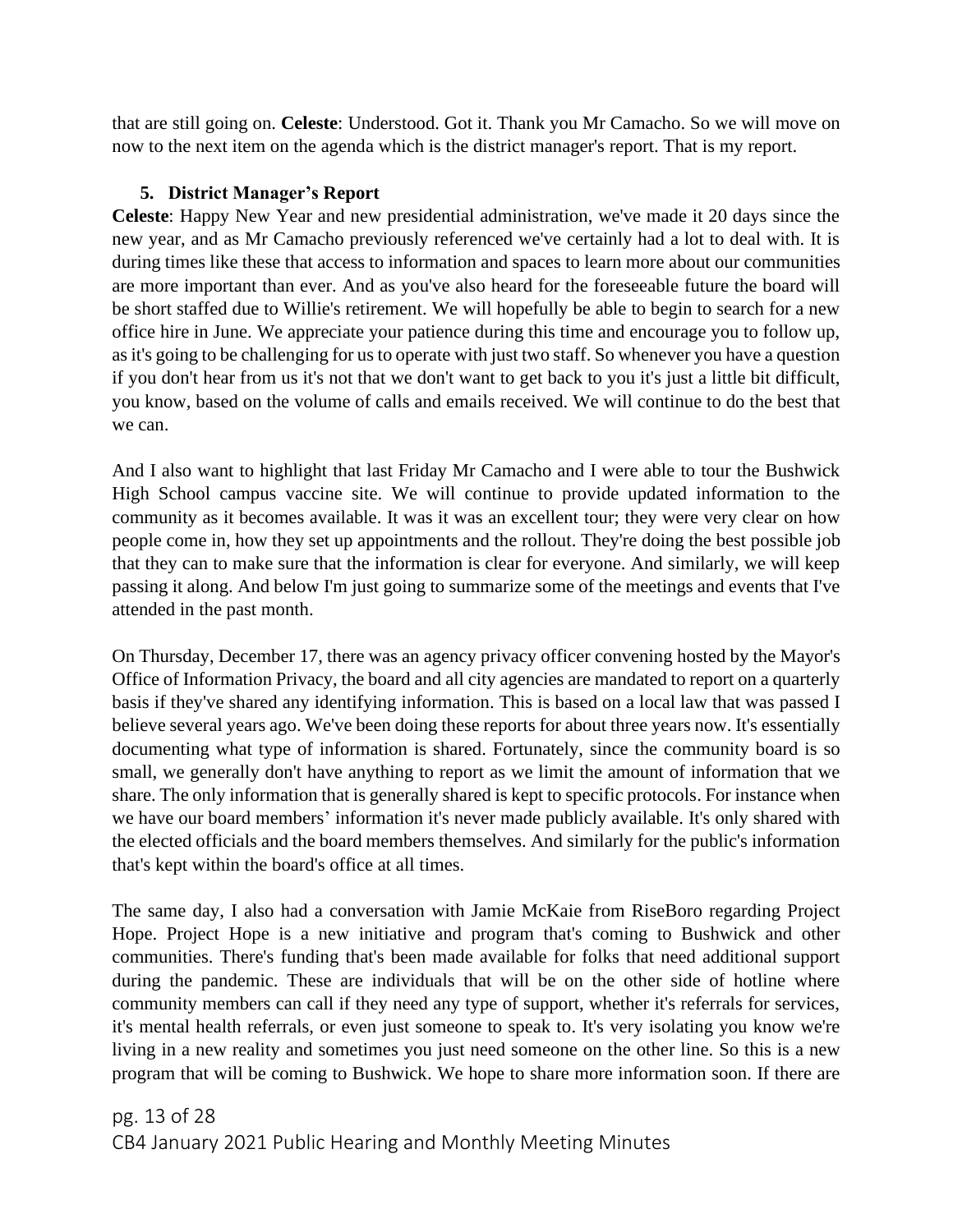folks that are interested in finding out a more or potential employment opportunities, please let me know. I'm happy to pass along that information.

We also, as Mr Camacho mentioned, met with the Deputy Inspector from the 83rd Precinct. We do this on a regular basis to go over public safety concerns. A lot of the issues in Bushwick recently have been about illegal party houses. We've gotten a concern this week about those types of establishments. And of course, other safety issues throughout the neighborhood.

We were also informed about budget cuts. Mr Camacho mentioned this. I will note that I was able to send a draft letter to my colleagues in Brooklyn for their consideration for us to send to the borough president for his support. The way that these cuts were handled essentially gave the district managers only several days, at least a week before Christmas to bring the information to the board, and it was not enough time for us to go through the usual protocol, which was a point of contention and lead to a lot of feelings of concern over the budget cuts in addition to us having to take the cut to begin with. Thankfully, we were able to send a letter to Borough President Adams and we are expecting a response soon.

**Mr. Camacho**: And I'm going to say it the terrible way. It is a slap in the face that they are telling us to cut things out without even—there's a board here. You know let the board know, let us determine what we need to cut down and put it to us. So I've been working with them as we've been trying to help. You know, we, our budgets already set. And I know you got to take money but, you know, give us an opportunity to sit down and talk with the committee find out where is it we can take it from, and how we can do it.

**Celeste**: Thank you Mr Camacho, and on Tuesday December 22, I had a call with a local homeowner, Dina Alfano, who has been supporting the historic preservation efforts we had a check-in to discuss next steps. If anyone is interested in historic preservation, we all know right before the end of the year we lost 1001 Bushwick Avenue the Charles Lindemann house. We want to make sure that any of the other historic properties within the district have the opportunity to be landmarked. It's another tool for preservation of the community and the community's history and culture.

Moving on, I attended on Thursday January 7, the Bushwick Community Partnership governance meeting. The governance team continues to guide the efforts and initiatives of the Bushwick Community Partnership. For those that don't know, they hold their monthly meeting on the third Tuesday of the month in the morning. It is a great resource to learn more about city agency programs, about local service organizations, and they seek to support the whole family from children all the way to grandparents, the entire family is the focus and providing support for those families.

We also have the sanitation working group meeting for folks that are interested in learning more about those efforts, feel free to contact me. We work with partners like the Clean Bushwick

pg. 14 of 28 CB4 January 2021 Public Hearing and Monthly Meeting Minutes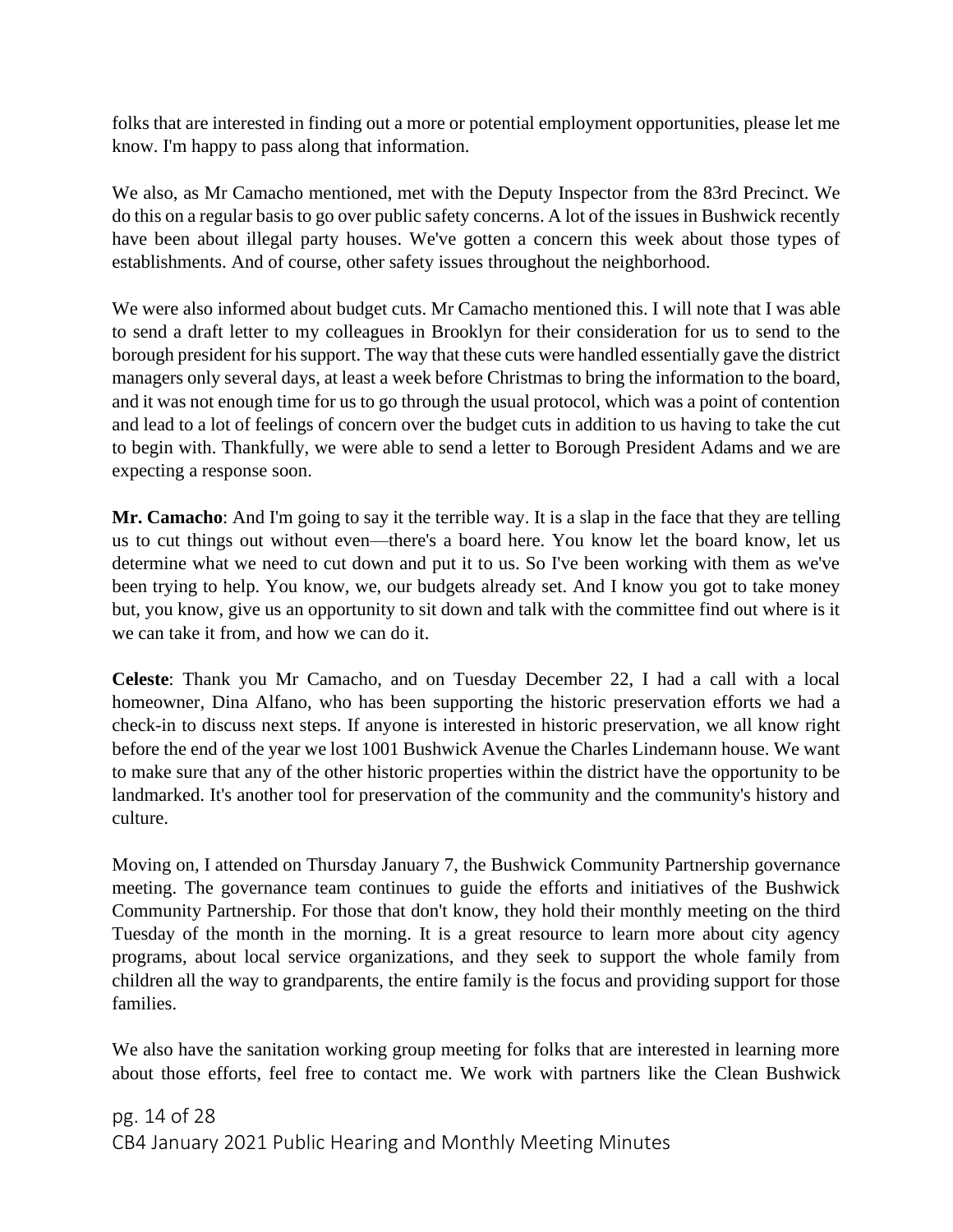Initiative. We work with local business leaders such as Tony's Pizza by the Myrtle Knickerbocker Plaza, along with other organizations like RiseBoro.

And on Friday, January 8, I had a call with Noel Hidalgo from Beta NYC. They've been the primary organization that's helped some of the Manhattan community boards access Zoom, hopefully we will benefit from those efforts as well. I know Webex is a nightmare. So hopefully we will have Zoom before the end of this meeting year. I checked in with Noel to talk about other tech opportunities for the boards and to see how we can further collaborate.

On Tuesday, the 12th I attended the borough service cabinet meeting. There were presentations by the Department of Finance, as well as The Mayor's Office of Media and Entertainment.

On Wednesday, January 13, I attended a virtual workshop on winter consumer assistance and enhanced COVID-19 protections. This is for utilities. The Public Service Commission continues to provide information and measures to make sure all utilities are operating by regulation, and that they are not taking advantage of the current climate. For more information feel free to reach out to me.

And Friday, January 15, I hosted the 4th Future of Community Boards working group meeting. This is an effort between district managers citywide to talk about what the future of community boards will look like. Hopefully, we'll be able to produce a robust report before the end of February that will outline some of the challenges we faced and recommendations for how to solve those. And on Monday January 18. I was invited by Transportation Alternatives to join their North Brooklyn committee panel to discuss community boards. I joined both board and non-board members of Community Board 1 for a discussion about what community boards are, what they do for their communities, and the benefits of becoming a community board member. And that concludes my report. Thank you very much. Are there any questions before we move on? Okay, seeing none. And if I missed it, I promise I will come back to it. For now we'll move on to committee reports.

# **6. Committee Reports**

## Economic Development

We had the Brooklyn office for the Department of City Planning, presenting an overview of the commercial and industrial zoning. It wasn't as exciting as I thought it was going to be. Basically, they went over already existing zoning laws and what these zoning regulations are. I mean, you know, manufacturing or construction. We actually have the presentation; we can share it. The good thing about it though is that when they come back, we really ask them to do a deep dive and look at industries that are thriving in the area. Prior to COVID and in through COVID so we wanted to get the job creation prior to COVID and through COVID to kind of start tracking to see where what industries are driving in Bushwick, and so which means what jobs are coming to Bushwick and I think that's more comprehensive and that's exactly what the information we need to know.

pg. 15 of 28 CB4 January 2021 Public Hearing and Monthly Meeting Minutes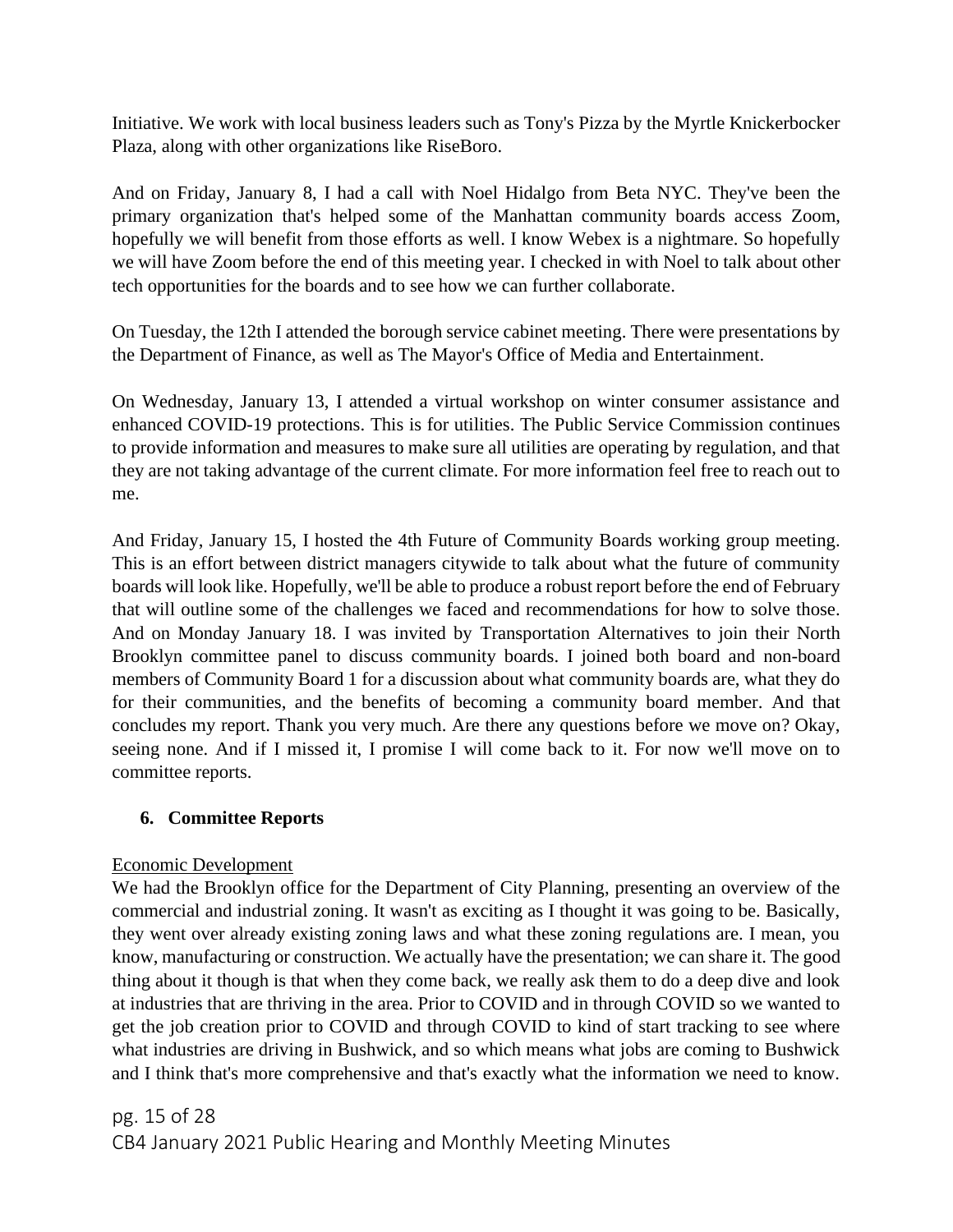So the next meeting they're going to come back and they're going to discuss that. Our second item was the proposed economic development plan. It's a 42-page document that basically covers economic development strategies. It talks about education, supporting workers, housing, it's a whole plan. And before it's released to the full board the committee needs to go through. There will be questions and answers after the next meeting so make sure you read up on it. The next meeting where we go through, start drafting. That document will be our blueprint not only through 2021, but we're looking at the next maybe like one two to three years' worth of work. So the EDC will have a complete agenda that will last from this year to hopefully maybe three years so we will always be pushing on new agenda initiatives and having wonderful things to do. So once that goes through, we're going to do our subcommittees that will go through the executive bardo to go to the full board, and then everyone will see it, or vote on it. Then that will be our strategy and the good thing about the plan is that economic growth is so far reaching and touching so many sectors, other committees can take from the plan as a will to implement their own agendas, and I think it'd be great for everybody. I think that was it.

We talked about the FRESH development, coming.

**Anne Guiney**: I can definitely do you want me to give the names. Sure. Very briefly, the folks also came before the housing and land use committee. The Rheingold development site that is Evergreen one the site is 54 Knoll Street, and people who presented were the land use consultant and lawyer, Ellen Hay, Ron Huperman, and then the owner's representative, whose name is, I believe, Yoel Schwimmer.

**Desmonde Monroe**: They were very receptive and once they have three months prior to them starting the hire, they're going to bring us the list, probably from management levels, all the way down to cleaning and stocking. And we're going to basically get a head start to get the word out and get the people that we know within the community. Obviously, it's a selection process, but at least we get a head start, for their own internal hiring process. So I mean I think that would be good. Thank you so much.

**Mr. Camacho**: I made me a fresh copy. And we all going to read it and we're all going to break it down, it's very interesting and I want to thank you for this. I made a nice copy, highlighting what needed to be highlighted and that's what people should be doing like that we can all get together make sure that we represent pushing the way we want to represent, and now people coming in here telling us what they want to give us instead of what we want and what we think it does. **Desmonde**: No problem. Are there other questions?

**Samy**: Yeah, one point of clarification. You mentioned about the timeline or the process. The committee will bring the draft to the full board would that be just for awareness, or will the full board have some process to give input to the draft?

**Desmonde**: It would be great to have feedback right now, what's happening is that the draft has been sent to the Economic Development Committee, they have to read it. I think we can go through

pg. 16 of 28 CB4 January 2021 Public Hearing and Monthly Meeting Minutes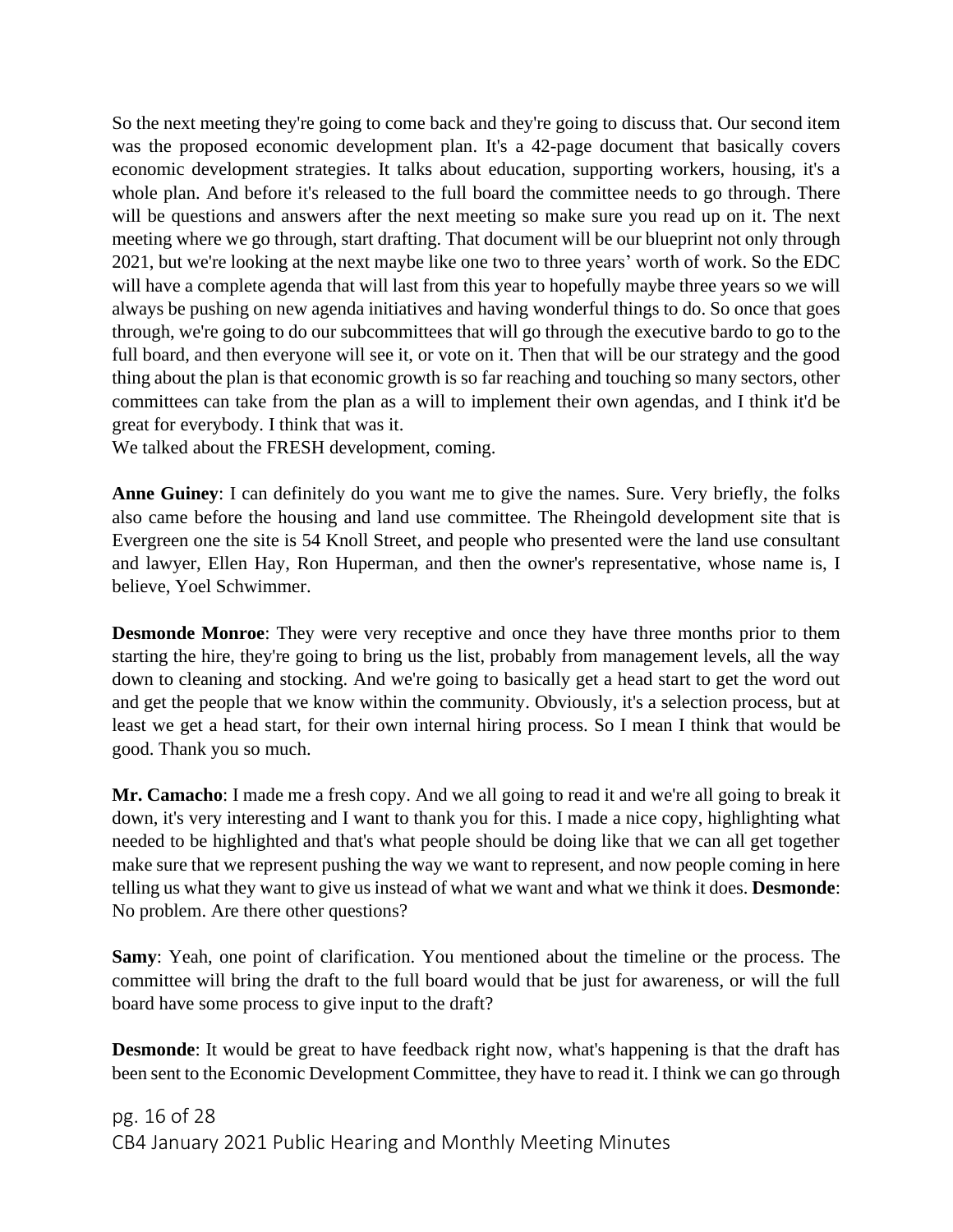that process with the board. I will leave that up to Celeste, but definitely a three-year process to get the actual info. It could be a really good way, and how we can solicit feedback in an expedited manner. That way we're moving forward so I will definitely talk about how we can make that happen.

**Samy**: Yeah, I guess the question was, how and when board members could provide some feedback and or yeah for something because I would like to share some thoughts and ideas that I have discussed about street vendors and small businesses to promote like people buying local Bushwick, businesses, especially during COVID so I will love to share that with their community directly.

**Mr. Camacho**: If anybody needs a copy, they can read it and then you can get involved with the committee or you don't have to be part of the committee to come to the committee, you know you can come in there not voting. But if you're a board member, you can come to the committee. We need members. We're trying to make sure that we get the services more than anything now so whatever you put we may have we all get together we'll make it happen.

**Desmonde**: What Robert said yes everyone's welcome to come to the committee that would be amazing. And we're merging EDC and licensing. The next meeting will be a joint meeting and we're going to see how it goes with Melissa on the agenda. She also has a copy of the economic development plan. And then we're just going to see how that's going to work, and we're going to move forward there but you know, I think we can all put together. The fact that there's a little bit of staff, and we kind of have to kind of do our parts to help out the office. I look forward to working with other staff members.

**Mr. Camacho**: clarification in regard to economic development and permits and license we can work together because when they come to the board and they come get their license and there's some things that some of them may not know about services that they may have maybe it can guide them, and maybe together we can make sure that they're whenever opening that it drives, and we can work together regarding economic development and build the jobs. Small businesses may not know that there are grants and loans especially now that even any other piece can apply for. So maybe if we link them together. We also have a board member here too that's into the small business, so maybe we can link and do more to make sure that we get the services and the jobs and the businesses coming back out to push, just an idea, and you've got to think outside the box, you know we have to now. We got to think out the box. We have to make sure that we bring different ideas and different things that are always trying to take medicine, it's always doing ideas if it works, it works. If it doesn't work, guess what we tried it, and we've tried to make it happen, but we just can't stay still on the same thing. The same you know when the new ideas, new things get people involved bring people in, especially the people that want to come in, they want to come in they got ideas if it works, it works if it doesn't work, guess what, we tried. So, thank you.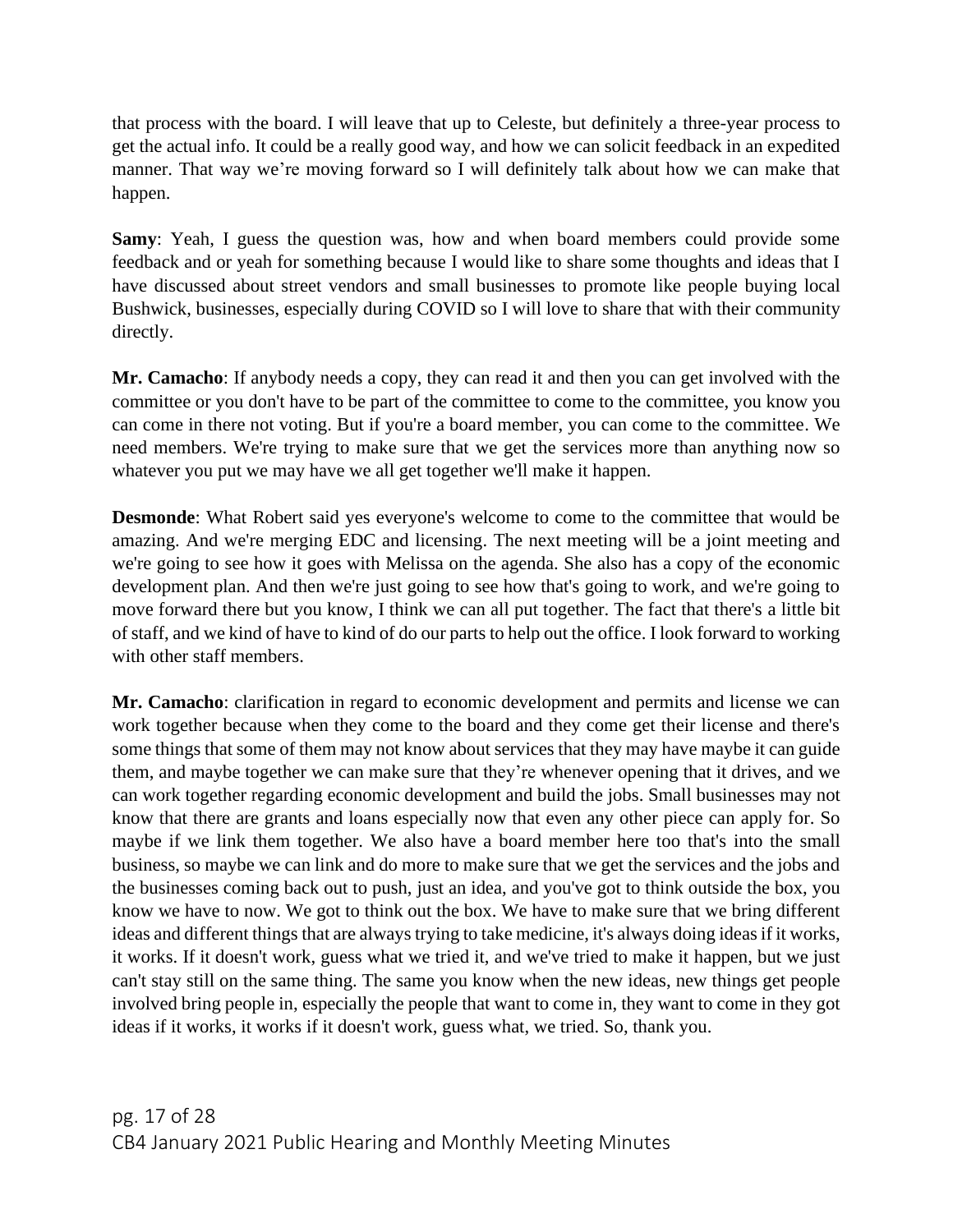**Celeste**: Thank you Mr. Camacho and everyone. I will send the economic development committee report. I wanted Desmond to review it first before I sent it to the board members. I'll include the presentation from the meeting and then also all the other supplemental materials for your review. Any other questions or comments before we move on? Moving on to our next report.

Housing and Land Use

**Anne**: Hi everyone. This is the report for the housing and land use.

**Mr. Camacho**: Before you start any board member, anyone has anything to say, or see anything, please tell. Open up. Don't wait to go home, we got to nip it in the bud now, whatever it is, if it's something that is out of the ordinary or you want to speak to me, please, please let us know we're telling you open up, open up, let's see what we can do.

**Anne**: I would like to second that there's a lot of housing and land use things going on right now. If anything I mention tonight, you have more questions or there are other issues or you see projects or you have concerns, please I am always available, or we can set a time I'm happy to talk to anybody. If you're concerned about something absolutely just reach out 100% phone line is always open. I can certainly try to help address or answer any questions or maybe just start to focus on some issues that are of concern.

So our meeting was on Tuesday January 7. The primary agenda item was the 54 Knoll Street FRESH food store application that Desmonde mentioned. It is in the existing Rheingold development. Many of the older board members remember that vote and I think we've all learned some painful lessons from that. That project is an existing, I think 900 plus almost 1000-unit complex of building. They have been open for a few years. They wanted to put in a FRESH supermarket. So there's very technical stuff that they presented to us. Basically reallocating some existing space from one category under the zoning code to another. It is an existing ground level at grade parking, that they want to turn into about a 40,000 square foot FRESH supermarket and move the parking from one part of the building to the sub-basement. They said that it will not affect the number of parking spaces.

It was a very technical application. And one of the reasons that it ended up moving to the Economic Development Committee is because they were able to tick all of the necessary boxes for the City Planning Commission, you know it's in certain neighborhoods certain size XYZ. It was a very technical application that we would have more leverage if we ask them about their local hiring plan. So, the committee after hearing and asking a lot of questions, which are in the report, many of them were about parking. Mr. Camacho and a number of other people asked about the parking. And we're concerned about increasing on street parking issues. They assured us that there was no change in the parking, that there were still going to be the same exact number of spaces, and that they would be, they were working out with the operator to whom they're leasing it. So there was a pretty robust back and forth. Questions about like is this going to cater to the neighborhood? Are you going to hire locally? Those are really the concerns and ultimately our vote after they left was

pg. 18 of 28 CB4 January 2021 Public Hearing and Monthly Meeting Minutes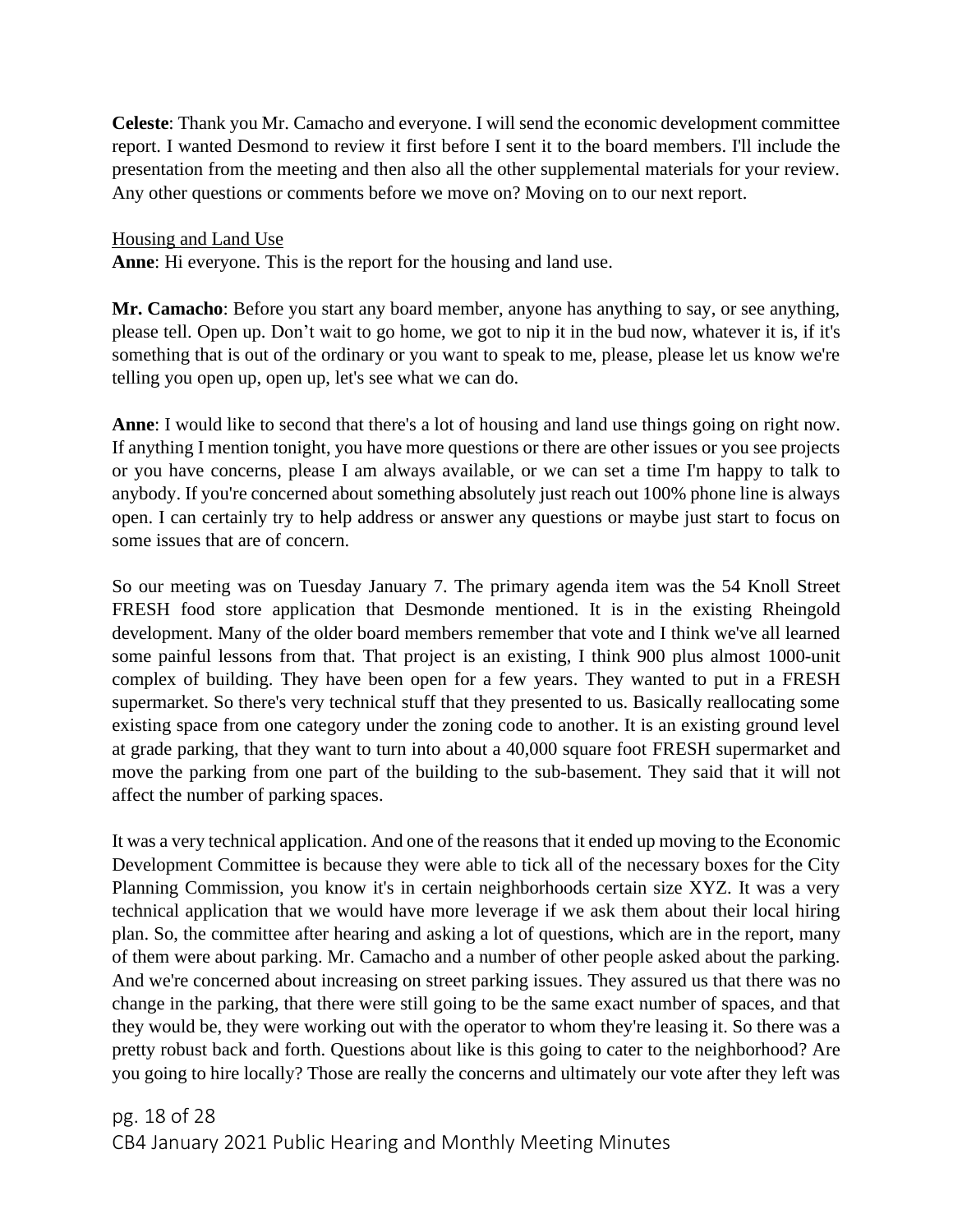to move it to economic development because that's where we thought we could apply a little pressure for local hiring which is very important, and it does mean reporting on that.

That was the only agenda item. There was old business and some new business. The old business was the racial impact analysis study that Mr. Camacho mentioned. Bruno, and I also believe Corina from Communities Resist have presented to the housing and land use committee. I believe we've reported back on a probably 18-month effort that Mr. Camacho and I have participated in as representatives of community board four, which is basically trying to change the environmental review process for land use and development projects all over the city and ask that review process to include an analysis of who are the people who are going to be impacted by this.

And I think as we know, in Bushwick, a lot of these big projects tend to have a really disparate and negative impact on long term residents. A lot of people of color in a place like Bushwick, and so that there has to be an accounting for that, before they even break ground, not five years later. And so it's a citywide thing. There was a hearing on it at the City Council. I asked the housing and land use committee because we had discussed a number of times. The legislation. If I could present testimony, not as an individual, but on behalf of CB4. Mr. Camacho presented as an individual, we discussed it for a while. I recused myself from the vote. The housing and land use committee allowed me to do so. There's only two minutes of testimony. I'm happy to share it. I can put the link to the testimony in the chat if people would like it or maybe if it's easier to send it out with Celeste. Basically the gist of the testimony was to say, this is another tool that is going to help community boards like ours, make better informed decisions about the land use projects because we take our work very seriously and we want as much information as possible. And we want to make sure that we are not supporting a project that is actually going to be displacing our own neighbors and is having a negative impact on our community. So that was the baseline of that testimony. I shared it with the committee, but we will share it with the whole board. I apologize I should have put it into the notes. Then the next thing was the responsible possible development policy.

We have been working on that with an organization called Association for Neighborhood Development. I'm missing a word from it but it's basically a checklist or guidelines that when a developer comes to the housing and land use committee. It's we ask from developers, as they are going to take on a project, even working on that for a long time. It's also ready to share with the wider board. And so I guess Celeste will figure out. I don't want to overload people with reports so if the Economic Development Committee is also sending out a report this month, we can save it for next but it's also something I think that it will be helpful because then we just let people know right off the bat, this is what we care about, as a community. This is what we don't want to see. And I think a lot of you will not be surprised to see what is in that responsible development policy because it's the kind of stuff we talk about all the times where deeply affordable, you know, you know, respectful of the neighborhood in a lot of different ways.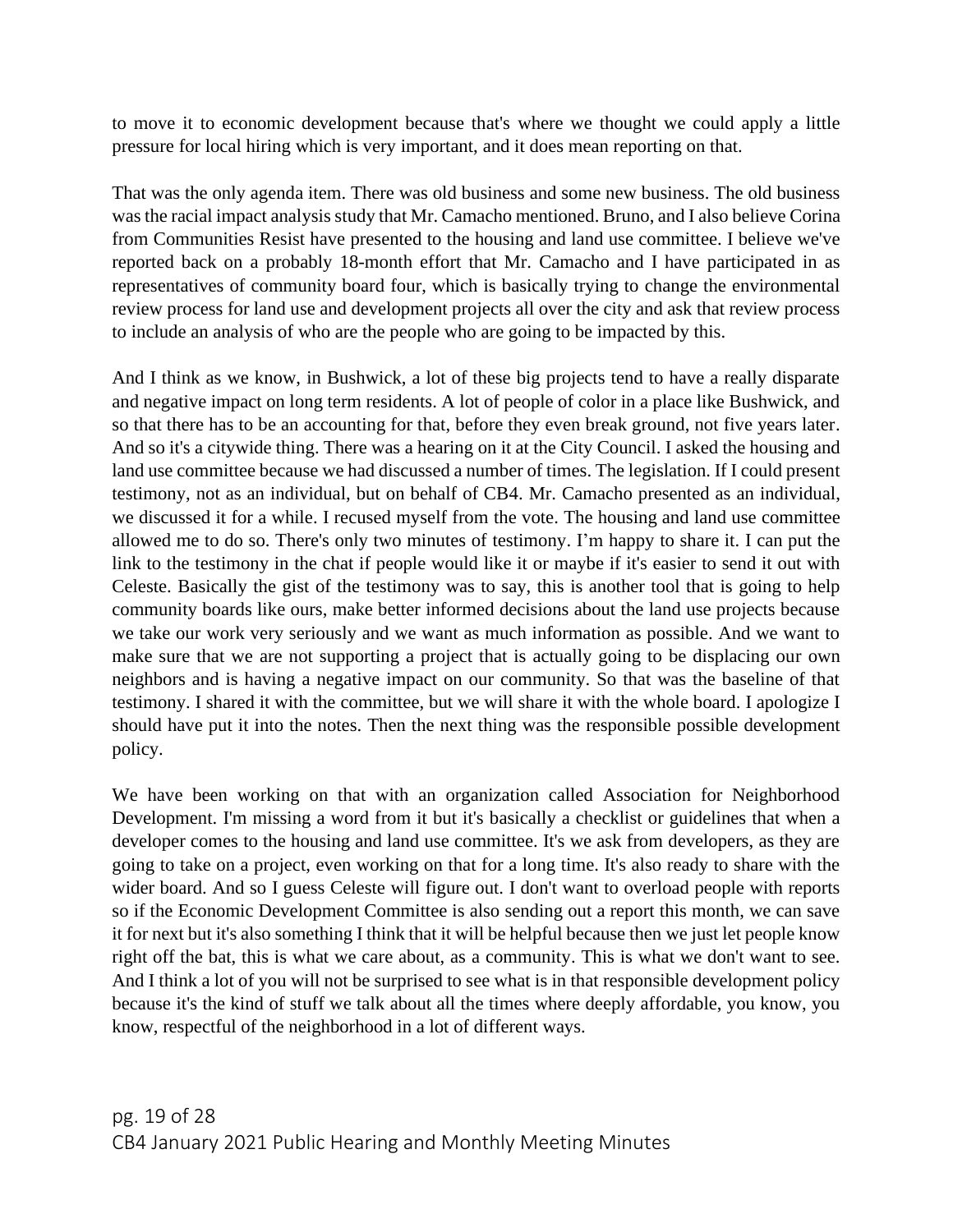So it's things that we are sharing with them. We can't necessarily enforce it but it's I think it's very important to tell, so that those are the two things. There were just a few very short notices about things that are going to be coming up again. We're going to start focusing in that committee on the RAD Hope Gardens as Mr Camacho mentioned. I think that it's incredibly important. I reached out to Asher Freeman at the Council Member Reynoso's office to have somebody come in and talk to us about this whole idea of citywide comprehensive planning, so that the board can just start to know what that means. And then that was it. So, we had lots of good discussions, but then we kicked our one thing to vote on to the economic development team. That is all from housing and land use. Any questions or any anything?

**Mr. Camacho**: I just wanted to thank you because I heard you when you testified, and you read that. And it was nice the way you did it and how you framed everything, and you know it was little heartbroken that I said, Anne did a good job and I want to let everyone know that you did a good job. **Anne**: Thank you, I appreciate that Mr. Camacho.

**Mr. Camacho**: Yeah, and that place is in bad shape in many newspapers that they have a lot of apartments empty. Yeah. And I was a little upset that they want us to give them a letter of approval for a FRESH and our people are in shelters and these people can leave apartments empty. And I made it specifically clear that we need to, we're going to work together, or we need to have our people in some of those apartments. That you have 10 people and our families in shelters, and he knew what I was talking about. And I said they may not afford the money that they had, but something beats nothing. You know you rather have some dollars and no dollars or to leave it open and put some people away and now you're asking us for some things. You can frame it the way you want to frame it but I'm going to frame it the way I see it, and we really need to start putting and making recommendations of what we want and what we want them to do not vice versa. And that's what we really need to do. Yes, I know our families and kids are getting pushed out and going to shelter. And we really need to stop pushing and see the next man that comes in because if we can pay \$200, a day for someone in a shelter. And I know my man very well that six grand that we can put a family there for two or \$3,000 in a city and save money, so that's what we really need. So now they're talking about parking space that they know that their tenants are paying. And it's empty. So they empty upstairs so they want to take the ones that want to bring it upstairs. Open the door first, they say that they quote unquote given jobs. So we want to make sure that the jobs that are giving are going to be for the people in Bushwick. Give us applications we'll go out and start giving it to people we know everyone that needs jobs, and then put it to the test. And that's what we need to put, when we recommend that he said he's going to hire people from within the community, and I told him we want managerial jobs to not only sweeping. We got intelligent kids here, and youth that need a job that can do management and that's what I'm trying to say and that's what I want you to take, I know you've said it nice.

**Celeste**: Thank you Mr. Camacho, I just want to acknowledge that I have a few phone numbers here. I want to make sure all board members are unmuted. Just give me one moment please.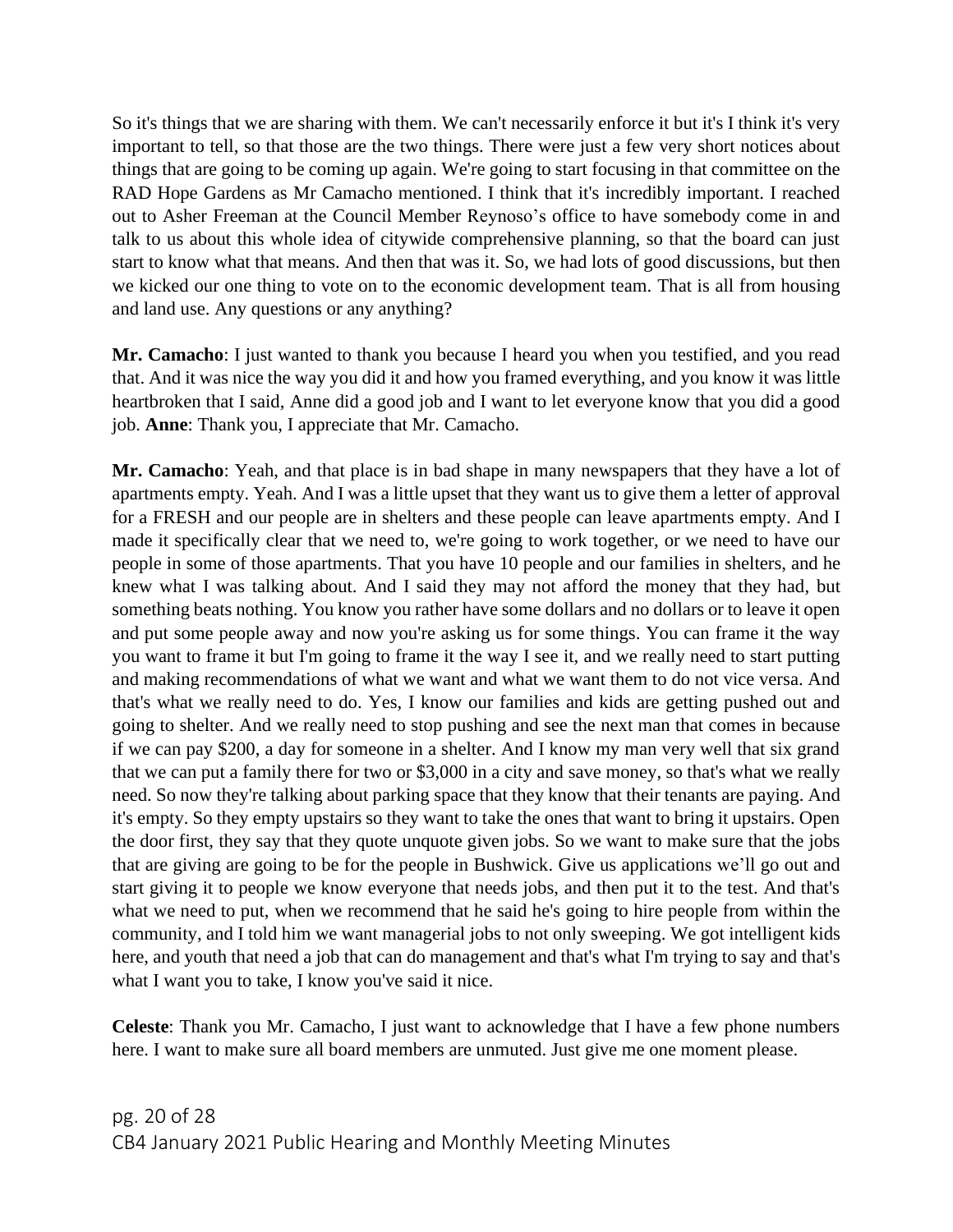**Raul Rubio**: Thank you for that I've wanted to make sure when you're talking to these people. If we can. I don't know if it's possible but remember they didn't make the switch for that property. And so, somehow another says a thing or when you come to the point of developers coming in. They didn't keep them keep doing the bait and switch on us, they need to make up all these things about this we want this we want this, and they say yes yes yes yes, and they say no, they sell it to somebody else. And then we're having, you know we have a lot. Because you have a paper to show right here.

**Mr. Camacho**: Yeah, yes. We're going to do is a recommendation. Or we could put down there, and specifically state that, so we have no other choice.

**Anne**: Okay, I got it. Sir, Mr. Reverend right. That's such an important question or point that you made rather. And I think we all there's a lot of really bad feelings about that project, specifically because of the bait and switch, we all voted, we thought we were to get 30%, affordable housing in that building and the guy who sold it four months later and then just it was a gentlemen's agreement a handshake it's back to 20%. And that I think it's something that is a mistake that we have learned the hard way. And I don't think that as a community board any of us will ever feel comfortable signing off on an agreement like that and the more they sold it and so as I was about two to three summers ago, there was another project at 1600 Dekalb. Some of our community lawyers who are at this meeting, Corina, Bruno maybe you can jump in if you have more specific details, but one of the things that we pushed on that was much deeper affordability, and this was a wide consortium of people not just the community board. It was Make the Road. It was a lot of people involved in that process. So as much deeper affordability, 100% affordable deeper affordability, but then also a bringing on a local community partner, so that they had a legal ability to see if the developer reneged on it. I think that project, ultimately changed but I think Rheingold has meant that what you just raised is something that none of us will ever vote for again because of the Rheingold experience and it's just such a bitter taste in the mouth. So, but I think that's a really great thank you for bringing that back up. I'm not too sure if it's a possibility we can put it in the team to make sure I'm not annoying. And that's lots of time that's what they're putting in now, they're forcing them and putting it in a deed restriction, so. Okay.

**Mary McClellan**: This is Mary McClellan, and I will make a statement. Now, one out with the horse and buggy. That's why I got to see the phone, but I don't know how to work this thing. Oh, you see, we have to put it in writing. We have computer. I don't want to appear, but the computer can spit out an agreement. Come, you have to find something, you can go down to your house and you got to find everything. You got to find them to find them.

**Anne**: All right, Miss McClellan you couldn't be more right and now. No one's allowed to shake hands anymore anyway, so we're going to stick to the lawyers that you know, but now, now I'm sensible enough to make friends with lawyers so they can help out in situations like this, so that we don't make deals that we can't enforce that have a legal thing, big job.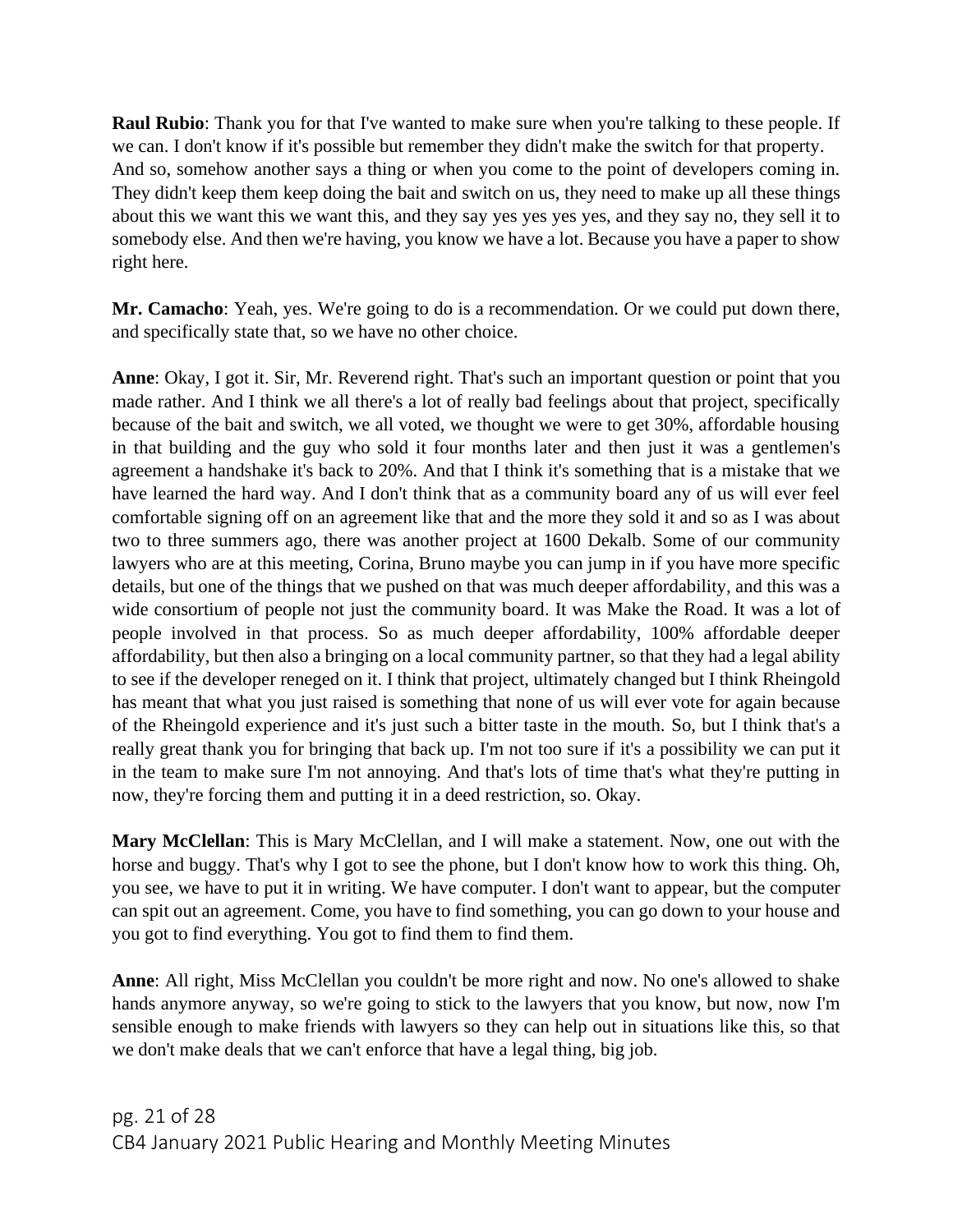#### **Questions from the chat:**

**Celeste**: Thank you everyone. We do have some questions coming in in the chat and just because it's under committee reports I want to you know respect this. Just a quick question about the business impact on traffic on Bushwick Avenue from 4pm to 7pm. I know this came up during the committee discussion as well in both meetings. This person, Miss Hicks, mentioned markets come and go. What's the supermarket's commitment? I believe we're going to get into that during recommendations. When we go over what the recommendation is and what the board would like them to do. Sound good?

Rev. Aytes shared that she has her bible meeting. Celeste confirmed that she would be marked as excused.

## **7. Recommendations**

**Celeste**: I believe we only have at least to my knowledge, the recommendation regarding the FRESH grocery store at 54 Knoll Street.

**Mr. Camacho**: They give applications to the community board office, and we'll give it to the kids in and we'll be the first ones to get jobs. **Celeste**: If I may, Mr Camacho, just add to that, they did say three months in advance so if we want to hold them to that that timeline so that we get them as soon as possible. And also partnering with the local workforce development organization to make sure that they're also connecting with the community through that mechanism if that works. **Mr. Camacho**: That works.

Mr. Camacho made a motion in favor including the above stipulations and Cheryl Jones seconded it. All were in favor, so moved.

**Celeste**: Samy, did you have something to add to that? **Samy**: on the jobs but I need the language that you mentioned was for our local workforce development. Yes, if that's the case then that you know that they guarantee that is, you know, jobs for especially you know low income and low cost so I you know not straight back to just our workforce development but like nearby residents as well, of course. Okay, understood. Any other recommendations? All right, seeing none, we will move on now to the next item on the agenda.

## **8. Old Business**

**Celeste**: Any old business board members? I have one item technically this was old business as well under the housing and land use report, but you should have all received a copy of the responsible development policy. This has been a longtime coming. So please take a few minutes to review it and hopefully before the end of this meeting year, the board will be able to publicly review and vote on it and have a responsible development policy to share with all parties that are interested in developing in the neighborhood. I don't know if you'd like to add anything to that Anne or Mr Camacho.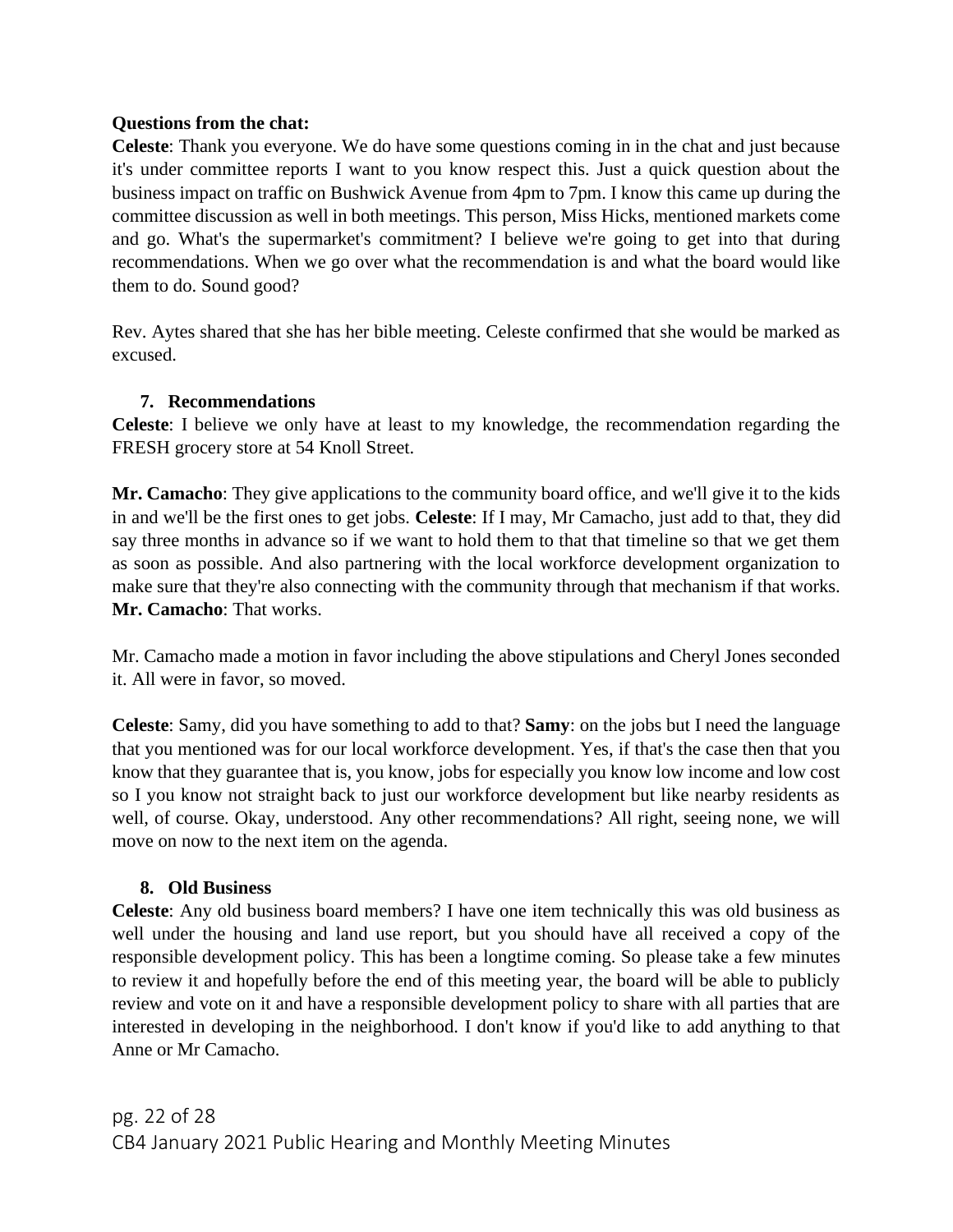**Joshua Brown**: In regard to old business do we have an update on the Pilling Street development, given it's a large development?

**Celeste**: Unfortunately, I have yet to hear anything from them, and I have not heard from the block association in a while. Usually when something's happening, whether it's related to that or any other projects or issues, they'll reach out and give me a heads up. I can check in with them. And also when Mr Camacho and I meet with our new Council Member Darma Diaz, we will make sure that this is on her radar as well, if it isn't already.

#### **9. New Business**

**Celeste**: I have one item of new business that came to our attention, technically last month but we have some updates regarding the corner of Broadway and Linden. I know that there are a few community members that are on this evening. So, board members, you will know this as the former garden that was stewarded for many years by Avellar Hansley. Several years ago it was sold to a private developer and then it was sold again. And now they're proposing a building that is of course, out of character, I believe it's going to be 12 stories, and they have a parking lot, that's slated to go directly behind the building.

For those of you that don't know it's an irregularly shaped lot, it looks like an L, so it stretches from that corner all the way behind the row houses that are along Linden Street. So we've heard from many concerned neighbors rightfully so, about this development, since this summer I have looped in our liaisons from City Planning, the Department of Buildings, and the Economic Development Corporation. Board members, as a reminder, the Economic Development Corporation put a deed restriction on this property. So they have been reviewing the terms of that deed restriction because it's unclear whether the original deed, back in the 80s is going to affect the current deed, which of course does not include that deed restriction. I've been told by the Department of Buildings, they are the enforcers of zoning, you know the city's zoning code that they've been having conversations with all parties involved. EDC is going to inform the developer of their responsibility. We also did mention with these sites in particular, this is not a land use change. This is not a ULURP process. This is as of right development. So what we can do as a as a board office as a community board is request, on behalf of the community that they come to a meeting. However, if they choose not to do so they are not mandated to officially present. However, we will be following up to make sure that they know the community's concerns and we have an opportunity to speak to them directly about what's going on. Any questions on this?

**Mr. Camacho**: Yeah, maybe we can get somebody elected officials to force them to come to see us, or she can come because that doesn't make any sense, they're going to be neighbors or not be good neighbors.

**Celeste**: Absolutely. And just to note I have been in conversation as well with Asher Freeman from Councilmember Reynoso's office they've been very supportive and advocating as well for more information on this, making sure that the agencies are doing their due diligence and they're

pg. 23 of 28 CB4 January 2021 Public Hearing and Monthly Meeting Minutes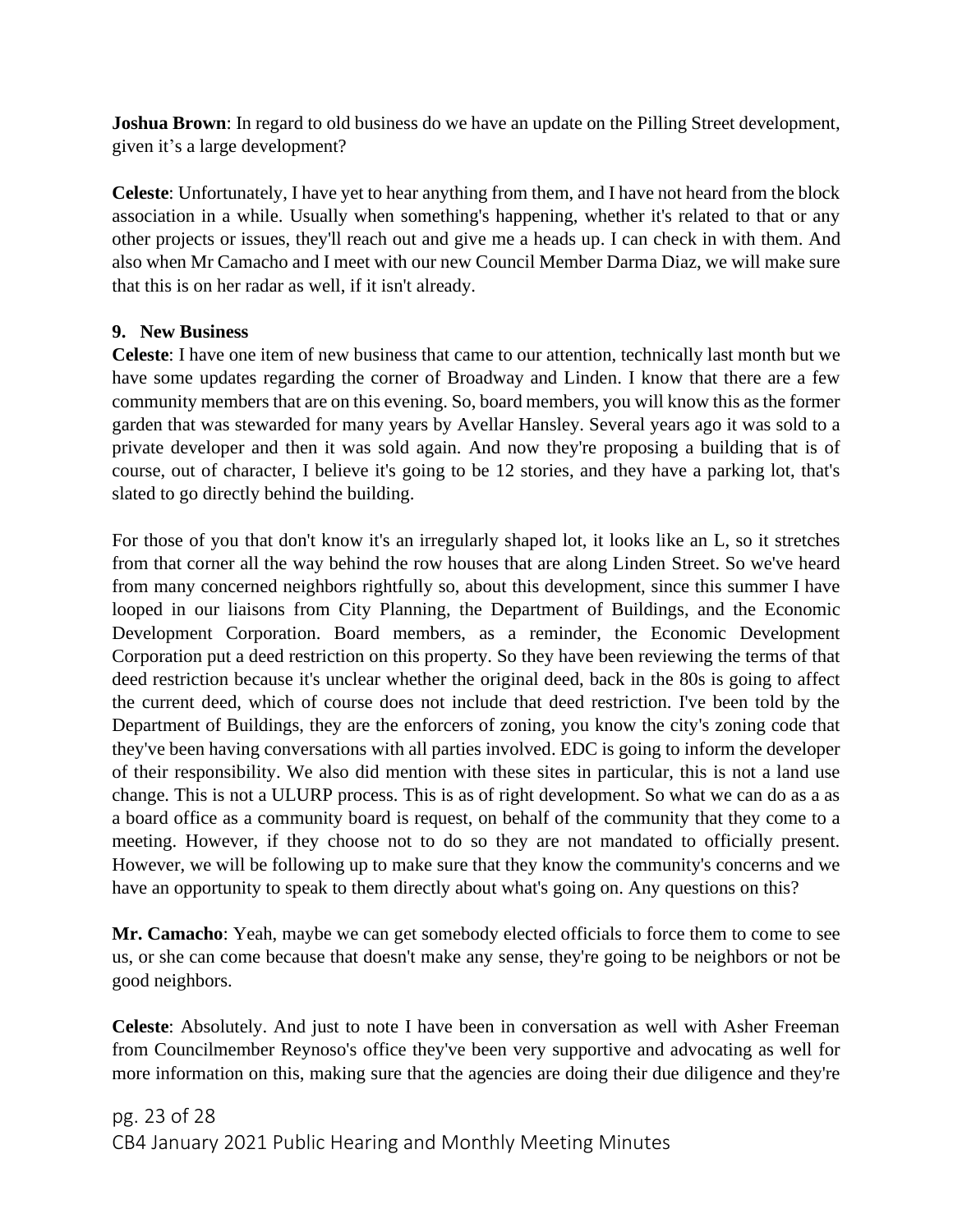not putting in permits without having the appropriate information. So this has certainly been flagged and I also want to thank the community members who have really stepped up and provided information to our office. They've done their research. I know that there are a few folks on this evening. If anyone would like to say a few words, this would be the time, if not we can always continue the conversation offline.

**Samy**: I wanted to research and see if we can get more information prepared next month about the issue of the attack, violent attacks on women on the Morgan Ave station. Some of the big things were most frequent statements and the last attacks that the attacker was identified, was seen at Bushwick store. I spoke personally with one of the victims. They have raised the issue with any mental health support or violence victims as well that he took five of these incidents for the police to put two and two together and understand that there was a pattern of violence, so I think this case raised a lot of questions and a lot of issues about how these cases are handled. It was you know about the pattern and you know from the aspect of when our cases that are targeted against a particular minority or a population like women in the same station, and also the other aspect of what kind of resources and the treatment, to which the big things are our handle. You know the big things, you know, mentioned how they work, you know attached to a wheelchair sent to the hospital without their consent. How they do these things have not received any connection whatsoever to, to what is trauma related issues, etc. And what they say was a very personal inhumane connection with the authority so anyway I don't want to. It was you know that we can improve working together and that this case you know was a great concern for many in our community.

**Mr. Camacho**: So we'll see with the public safety committee and maybe we'll get the inspector to answer some of the services that they have and see if they can bring more services in regard to that we'll see what we can do with, with the Deputy Inspector. He's not here he would answer those questions for you now. So we'll find out.

**Celeste**: Got it. And a quick point of clarification, thank you to Michelle who joined us this evening, the corner of Broadway and Linden is a 20-story proposed development. I was thinking of another development on, I believe Weirfield Street, that's 12 stories that's in a similar situation where it's a private site. All right, and I have one other item of new business and this is for the public that have joined us this evening and also for committee chairpersons we talked a little bit about this during our last executive board meeting. Any members of the public that are interested in becoming a no- board committee member, please feel free to send me a message in the chat or to reach out to me in the office, I will be sending an email to those that have expressed interest this week. Happy to have you get more involved.

**Mr. Camacho**: And it also benefits them if they want to be on a board because it looks good in their resume that they are participating, and then they know what's going on. It's also to see because a lot of times people go in there and it's really not what they want to learn all the time is like they'll know if they get on there. They'll know that's it. This is what they wanted to do what they don't

pg. 24 of 28 CB4 January 2021 Public Hearing and Monthly Meeting Minutes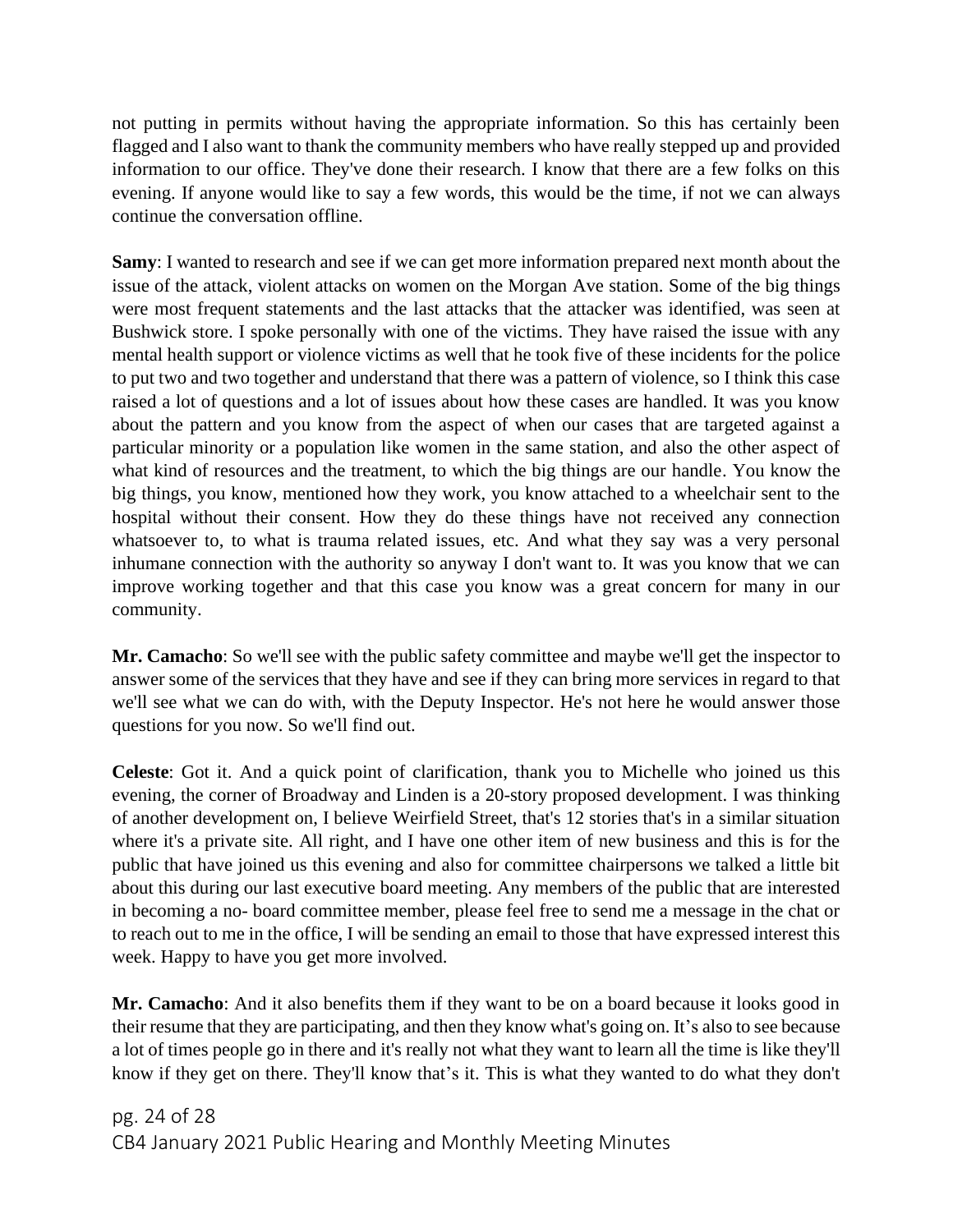want to do. Test the waters which is being a non-board member which we do have to have. They can't vote on anything, but they can participate in the process. **Celeste**: Thank you. All right. If there is no other new business, we will move on.

#### **10. Announcements**

**Celeste**: We now have our announcements, a minute and a half. I believe everyone is unmuted. I'm going to call on you.

#### Julio Salazar, Congresswoman Nydia Velazquez's office

Firstly Happy New Year to everyone. I look forward to sharing upcoming news in regard to vaccines and a host of other issues as the new administration comes in both the majority so hopefully, we can update the community on time, all the proposals that are being considered. You know, as of right now, there's a brief discussion in regard to the next COVID relief bill but everything is very tentative, so I don't want to bore you with the details right now. As soon as we get concrete details of course we'll send them to the chairperson and district manager, or at least an FYI. Again, no vaccines is a pressing issue. A lot of the policies from the old administration are now being reviewed by the current one. So that's very important to know as we discussed that in our meeting. But again, we're still working at 266 Broadway, you can always reach out to me directly if you guys have any questions or concerns and if there's anything we can help you guys with especially with the IRS stimulus checks which we've been getting a lot of questions and concerns about so my phone number is 718-664-5149, or you can email me at [Julio.Salazar2@house.gov.](mailto:Julio.Salazar2@house.gov) Thank you everyone.

#### Taeka Haraguchi, NYC Comptroller Scott Stringer's office

Hi everyone. Happy New Year. My name is Taeka Haraguchi and I'm with Comptroller Scott Stringer's office. Happy Inauguration Day! Here's to a better year ahead, and it's good to be here this evening with Community Board 4. So just a few quick updates to share. So firstly, we have our annual paid summer internship program. The application is now open for matriculated college students, and the deadline is March 5, 2021, and all intern candidates must apply via our website to be considered. The program is during the weeks from June 7 to August 5, and I will drop the link to the application in the chat afterwards. Secondly, the comptroller released a plan to make sure New York City small businesses get their fair share of the Paycheck Protection Program (PPP) funding as a program reopened on January 11. This program is intended to support small businesses by helping them to retain staff and stem job losses. However analysis released by our office found that New York City lagged far behind in its share of eligible businesses that received a PPP loan. So just 12% of more than 1.1 million employee based and non-employer businesses in the city received a loan, compared to more sparsely populated and less economically impacted states such as North Dakota and South Dakota, where more than 20% of businesses received a loan. The report also showed notable disparities between boroughs and industries receiving these loans with nonprofits getting minimal support through the program. So I will share a link to that report as well. And finally, the comptroller released a Fair Shot NYC plan for vaccine equity. A snapshot of the Comptroller's vaccine equity plan to ensure that New Yorkers across backgrounds,

# pg. 25 of 28 CB4 January 2021 Public Hearing and Monthly Meeting Minutes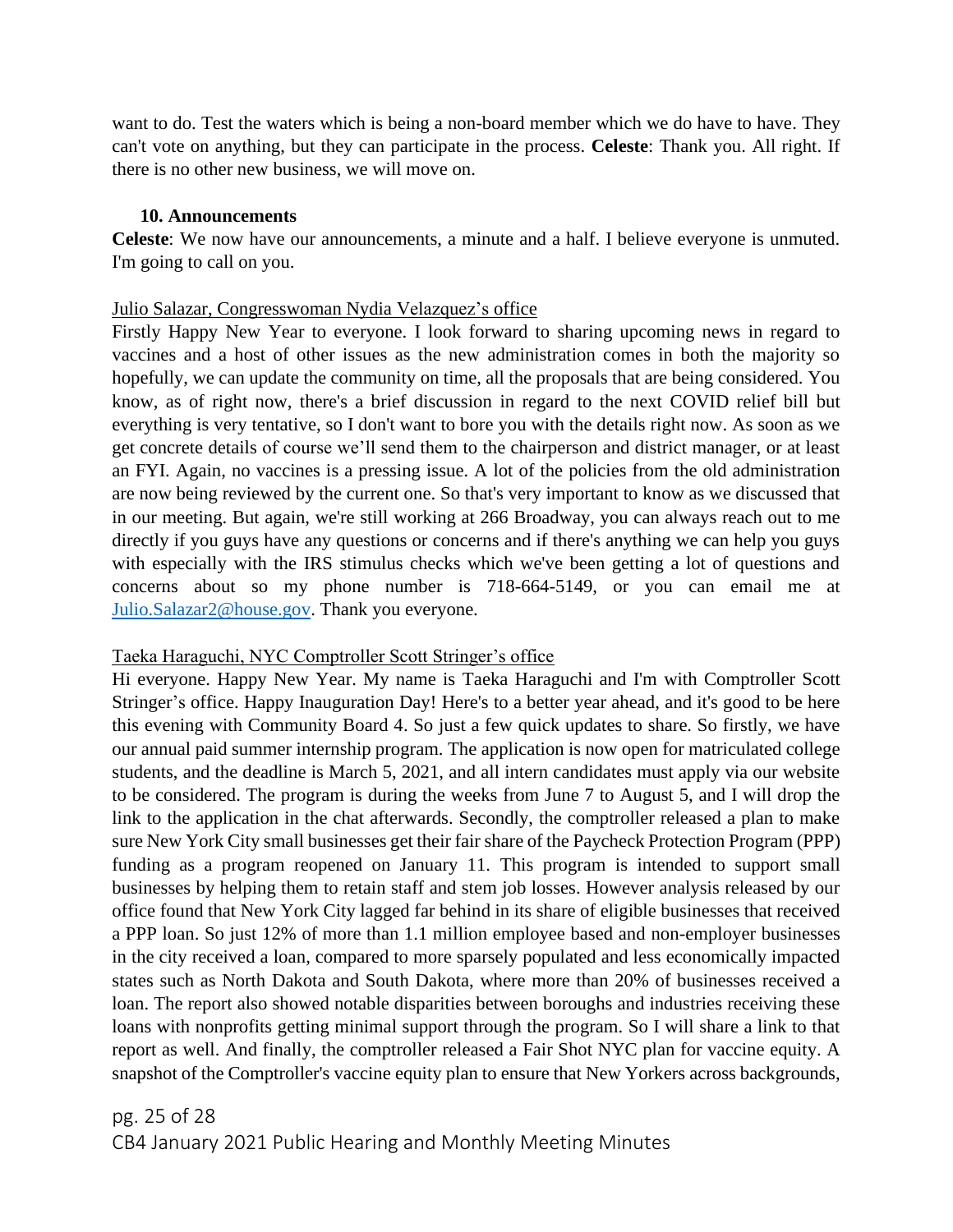income levels, occupations, and age groups have equitable access to vaccines as the city ramps up distribution. The plan includes recommendations for more transparency and outreach to increase access for communities of color, lower income neighborhoods, and immigrant New Yorkers. The Comptroller called on the city to release demographic data in real-time that breaks down the age, race, profession, and zip code, mandate businesses provide paid time off and drastically scale up outreach and education through public advertising campaigns and local community leaders and organizations, so I will also drop that report in the chat. Thank you.

**Mr. Camacho**: You know you went over by only because we love Scott Stringer, he went over a little more you and it's supposed to be a minute and a half. It's okay, we will never let you go by the second time around we got it.

## Jonathan Pomboza, Brooklyn District Attorney Eric Gonzalez's office

Good Evening everyone thanks so January, I'm sure I'm sure everyone knows is National Human Trafficking Prevention, and the DAs office is doing a community awareness training this coming week. And so just two quick events Monday January 25, from 5:30 to 6pm it'll be mobilizing the faith-based community to address human trafficking, the intended audience of clergy members the state and NGOs religious leaders, and then Wednesday will be for everyone to continue. We'll be doing opening remarks, what is your role in the anti-trafficking movement, the intended audience is everyone who's interested.

You can find out more good news [www.brooklynda.org\htawareness2021.](http://www.brooklynda.org/htawareness2021) Thank you so much.

## Tom Brogan, Brooklyn Public Library Dekalb Branch

Oh yes, the library's releasing a limited-edition library card related to celebrating Black culture and history. I put in the chat for free to get more information. The deadline is January 31. This is still being released, it's supported by Brooklyn Borough President Eric Adams and the Brooklyn community boards and is part of Brooklyn Public Library's June 30, 2020 celebrations. Thank you.

## Mayra Mera, North Brooklyn Coalition Against Family Violence

We are currently recruiting volunteers or survivors for sexual assault advocates for Wyckoff hospital. And so we're asking for anyone. Bilingual is a plus. In order to be a volunteer you just need to be 18 years or older and be able to Woodhall hospital within 20 minutes by car, and we will reimburse. And there is a training provided as well for free. And if you have any questions or would like to know more about being a volunteer, you can volunteer at [www.northbrooklyncoalition.org.](http://www.northbrooklyncoalition.org/) I will also be dropping a PDF in the chat and my number as well.

## Virgie Jones, CB4 Youth and Education Committee Chairperson

Shared an update regarding the Association off Black Educators of New York (ABENY) essay writing contests. A student from IS 349 won in the past and he will receive appreciation. They were able to get 16 buildings that did participate, thank you and that. The next thing that I would like to say we're having a new mayor forum, and that's going to be on Sunday, January 31. And

# pg. 26 of 28 CB4 January 2021 Public Hearing and Monthly Meeting Minutes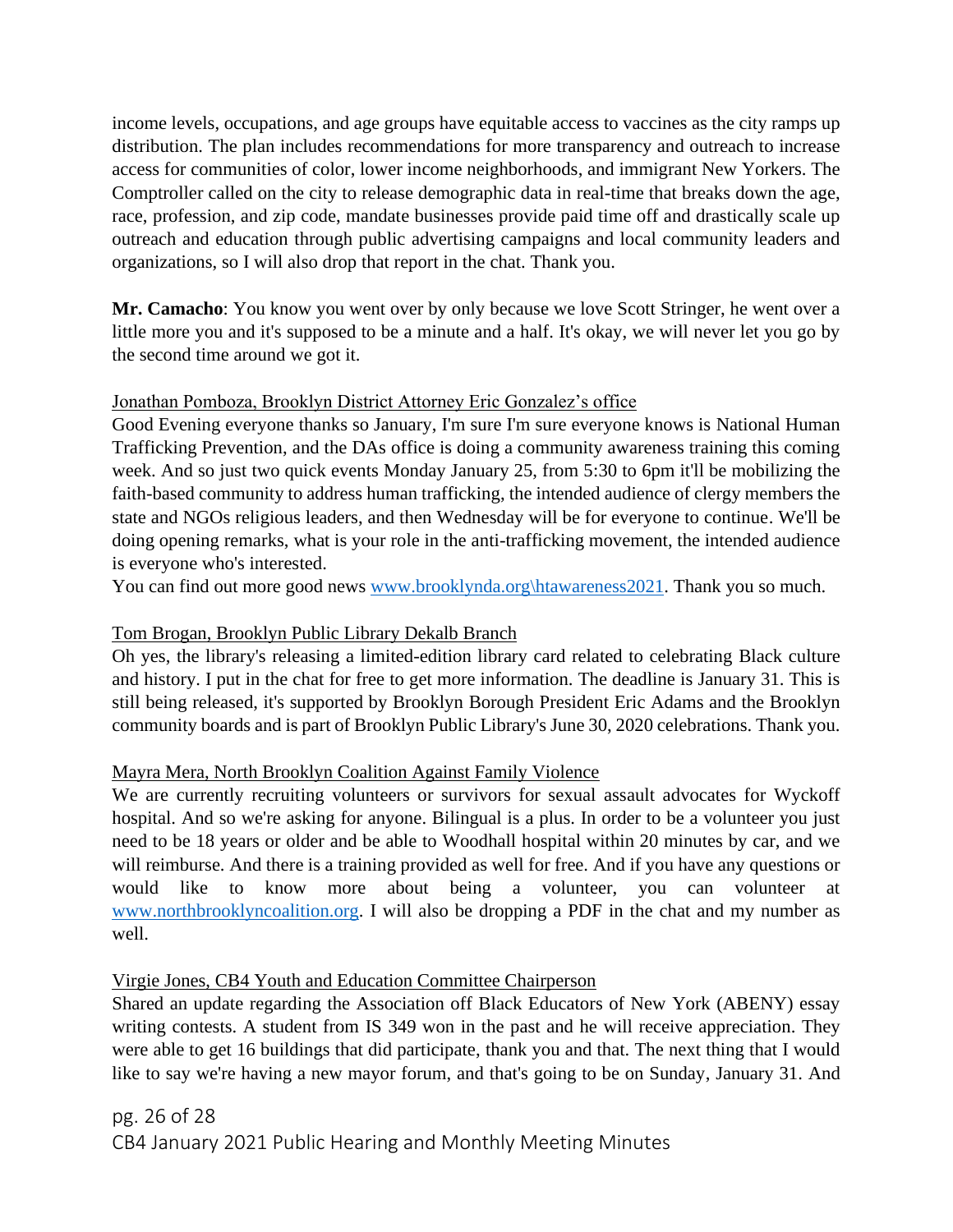that's going to be in coordination ABENY, and you can contact me. And I use the email for that event and we're trying to get as many educators as possible. And we do have scholarships available, also events for our graduating seniors, and you can get the information from the district. Thank you so much. Thank you love you miss you.

## John Stanesco, Coalition for Hispanic Family Services

Everybody this is Johnston Stanesco from the Coalition for Hispanic Family Services. Thank you for having me. I'm here tonight to announce an opportunity for parents in Bushwick, our organization is operating four Learning Lab programs in the Bushwick area. You may have heard of learning labs, under the name learning bridges, it is a temporary program, operated by the city to provide free childcare from 8am to 3pm, Monday through Friday for any students who are enrolled in a Department of Education School, and in their blended learning program. So, it's only available for students who are enrolled in blended learning, but it is a free program. And we supervise children on their remote learning phase and offer engaging and fun activities for them once they're finished. So if you're interested in this, my number is 929-276-7188. But you can also apply online. If you just go to Google or your favorite search engine and search for New York City learning labs programs you can start a survey to enroll and the locations we have in Bushwick from my organization and there may be some more, but the locations we have currently are at Hope Gardens Community Center, PS 299, and PS 75. So if you're in the area, we have space for students from kindergarten through eighth grade. Thank you very much.

**Mr. Camacho**: Yeah, could you please send that to the committee, as well? We have YEC, that's the youth education committee that we have, and maybe we can send it out to people in the community.

**John**: Absolutely Mr Camacho I'll send you a flyer as well as some instructions for our parents to enroll.

**Celeste**: Thank you. All right, I don't see anyone else in the chat and I believe I covered all of our organizations this evening. For future reference if folks would like to make an announcement, you can always let me know by adding it to the chat or reaching out in advance of the meeting. We're happy to accommodate. If there are no further announcements, board members we'll be moving on with the agenda. Oh, and hold on I know we have someone. Give me one moment. Barbara, I did not forget. Go ahead. If there's anything you'd like to announce.

# Barbara Smith, 83rd Precinct Community Council President

Oh yeah. I want to ask everyone on the board if you know the senior that might need help to register for the COVID shot, could you reach out and give them a hand in the next couple of weeks? I helped coordinate going to get enough seniors to be picked up and take them to get this shot that they see in the building and sit outside and wait for them to get the shot and take them back to their residence. So it's going to take a couple of weeks for the managers of the senior buildings right now. I'm concentrating on 297 and 349. Those two senior buildings. So the social workers can go

pg. 27 of 28 CB4 January 2021 Public Hearing and Monthly Meeting Minutes